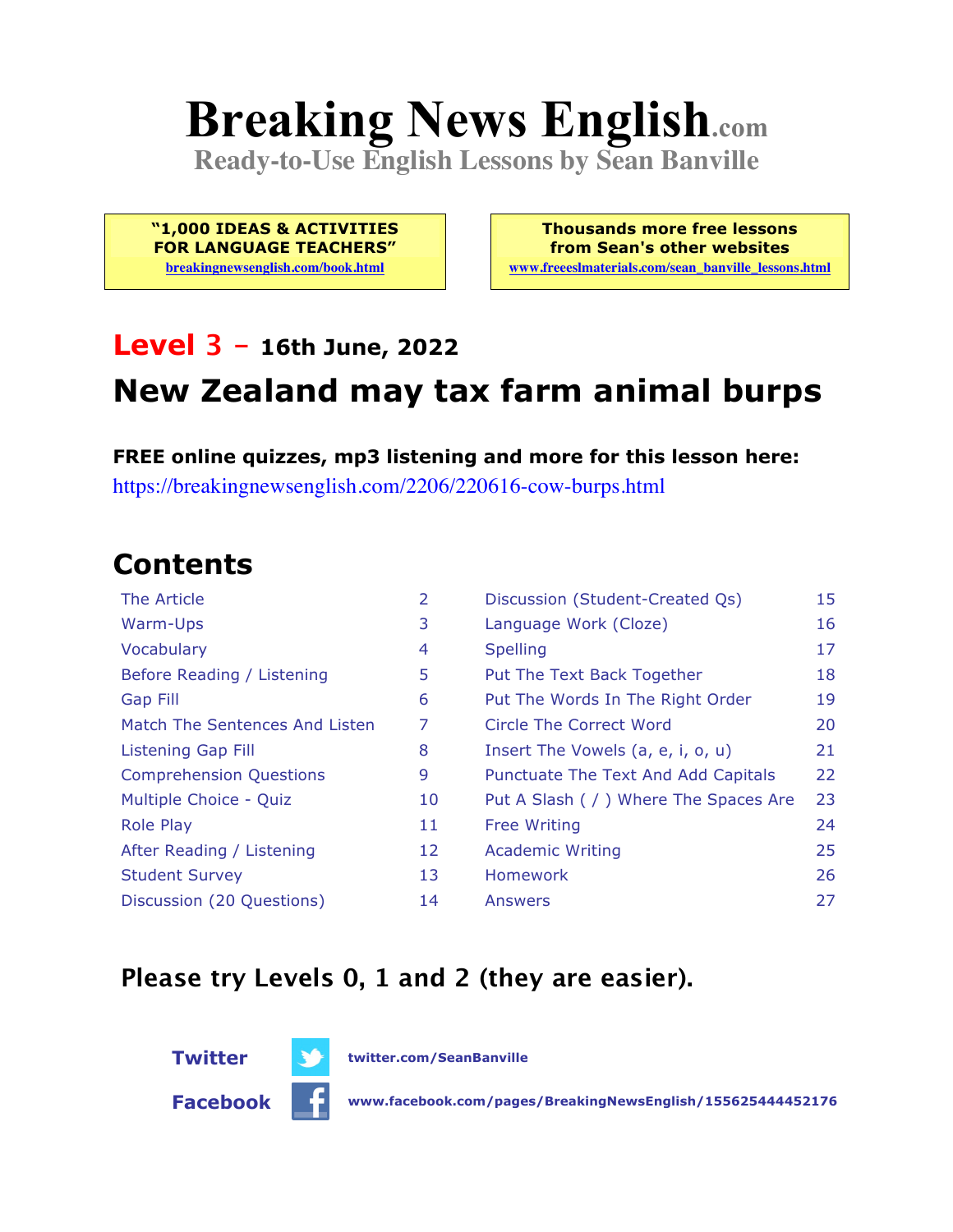### **THE ARTICLE**

From https://breakingnewsenglish.com/2206/220616-cow-burps.html

 New Zealand is thinking about introducing a new tax to help the environment. It wants farmers to pay tax on the numbers of farm animals they have. Sheep, cows and other livestock create a lot of methane. This is one of the most damaging greenhouse gases. It is a big cause of climate change. Animals release methane every time they burp or fart. The "burp tax" would take effect in 2025. New Zealand has over 20,000 farms. There are around 26 million sheep, 4 million cows and other animals in the country. James Shaw, New Zealand's climate change minister, said: "There is no question that we need to cut the amount of methane we are putting into the atmosphere."

 Farming animals accounts for around 14.5 per cent of global greenhouse gasses. This comes from animals burping and farting, animal waste, clearing land for animals and transporting animals. Mr Shaw wants farming to be more environmentally friendly. Farmers will have to pay a kind of tax for the methane their animals produce. Shaw also wants farmers to change the way they farm. He wants them to feed their animals on seaweed instead of grass. This will produce fewer emissions. Mr Shaw also said farmers can reduce the tax they pay by planting more trees. Another suggestion is for cows to wear special masks. New Zealand's farmers support the government. They want to do their bit to help the environment.

Sources: https://news.**yahoo.com**/new-zealand-considers-taxing-cow-and-sheep-burps-to-combat-climatechange-184504518.html https://www.**nzherald.co.nz**/business/government-in-race-against-time-to-price-farm-emissionsby-2025/FSV7YDFQVOJBLCR2XCAML73XSA/ https://www.**totallyveganbuzz.com**/environment/new-zealand-tax-burps-of-cows-sheep-climatecrisis/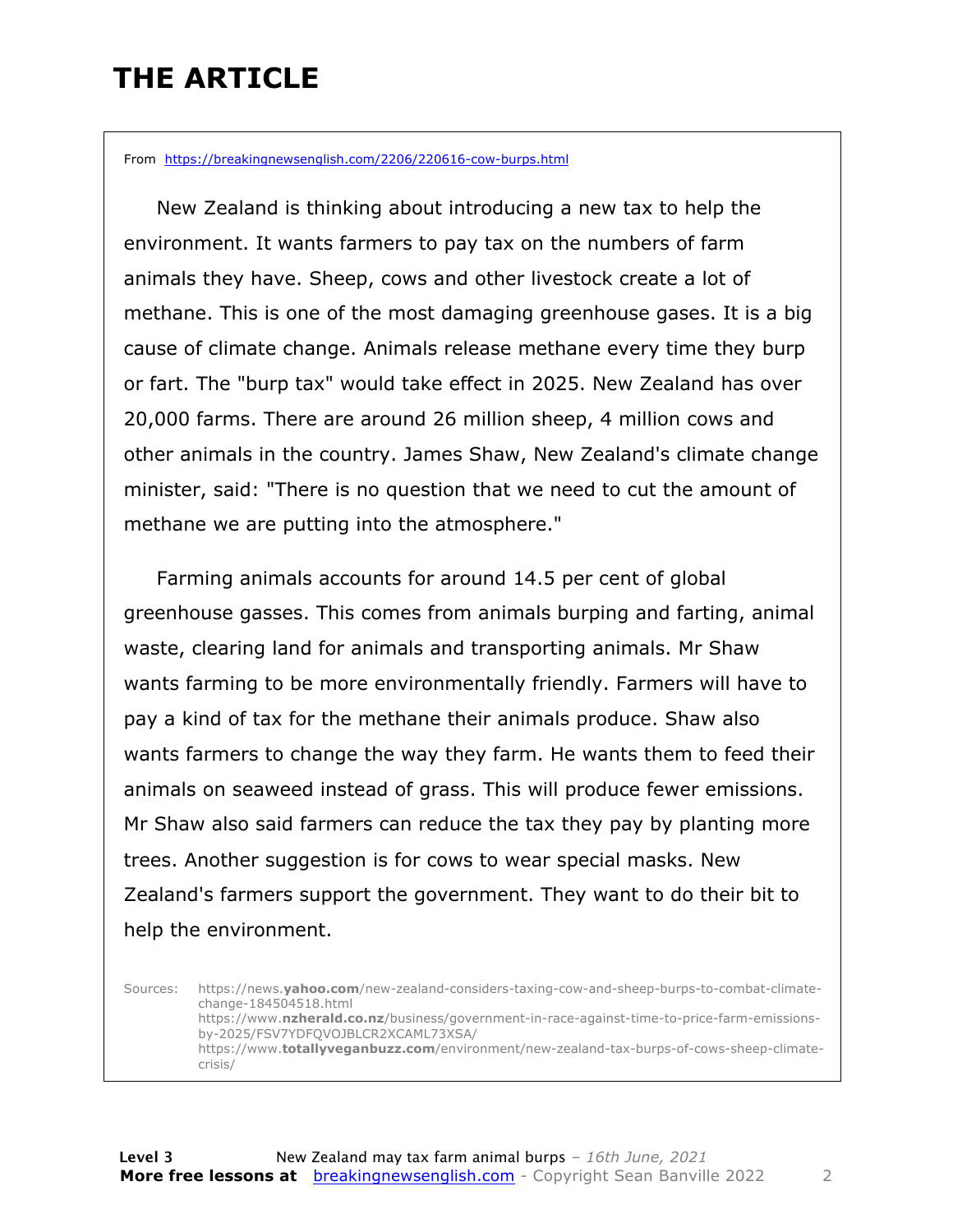#### **WARM-UPS**

**1. COW BURPS:** Students walk around the class and talk to other students about cow burps. Change partners often and share your findings.

**2. CHAT:** In pairs / groups, talk about these topics or words from the article. What will the article say about them? What can you say about these words and your life?

New Zealand / tax / environment / farmers / livestock / greenhouses gasses / sheep / burping / farting / animal waste / methane / seaweed / grass / cows / trees / masks

Have a chat about the topics you liked. Change topics and partners frequently.

**3. BURP TAX:** Students A strongly believe taxing cow and sheep burps is a good idea; Students B **strongly** believe it isn't. Change partners again and talk about your conversations.

**4. TAX:** What do you think of a tax on these things? How much should it be? Why? Complete this table with your partner(s). Change partners often and share what you wrote.

|                 | <b>What I Think</b> | <b>How Much</b> | <b>Why</b> |
|-----------------|---------------------|-----------------|------------|
| Cow burps       |                     |                 |            |
| Sugar           |                     |                 |            |
| Cigarettes      |                     |                 |            |
| Company profits |                     |                 |            |
| Income          |                     |                 |            |
| Water           |                     |                 |            |

**5. ENVIRONMENT:** Spend one minute writing down all of the different words you associate with the word "environment". Share your words with your partner(s) and talk about them. Together, put the words into different categories.

**6. FARM ANIMALS:** Rank these with your partner. Put the best at the top. Change partners often and share your rankings.

- Cows
- Pigs
- Goats
- Chickens
- Sheep
- Ostriches
- Horses
- Dogs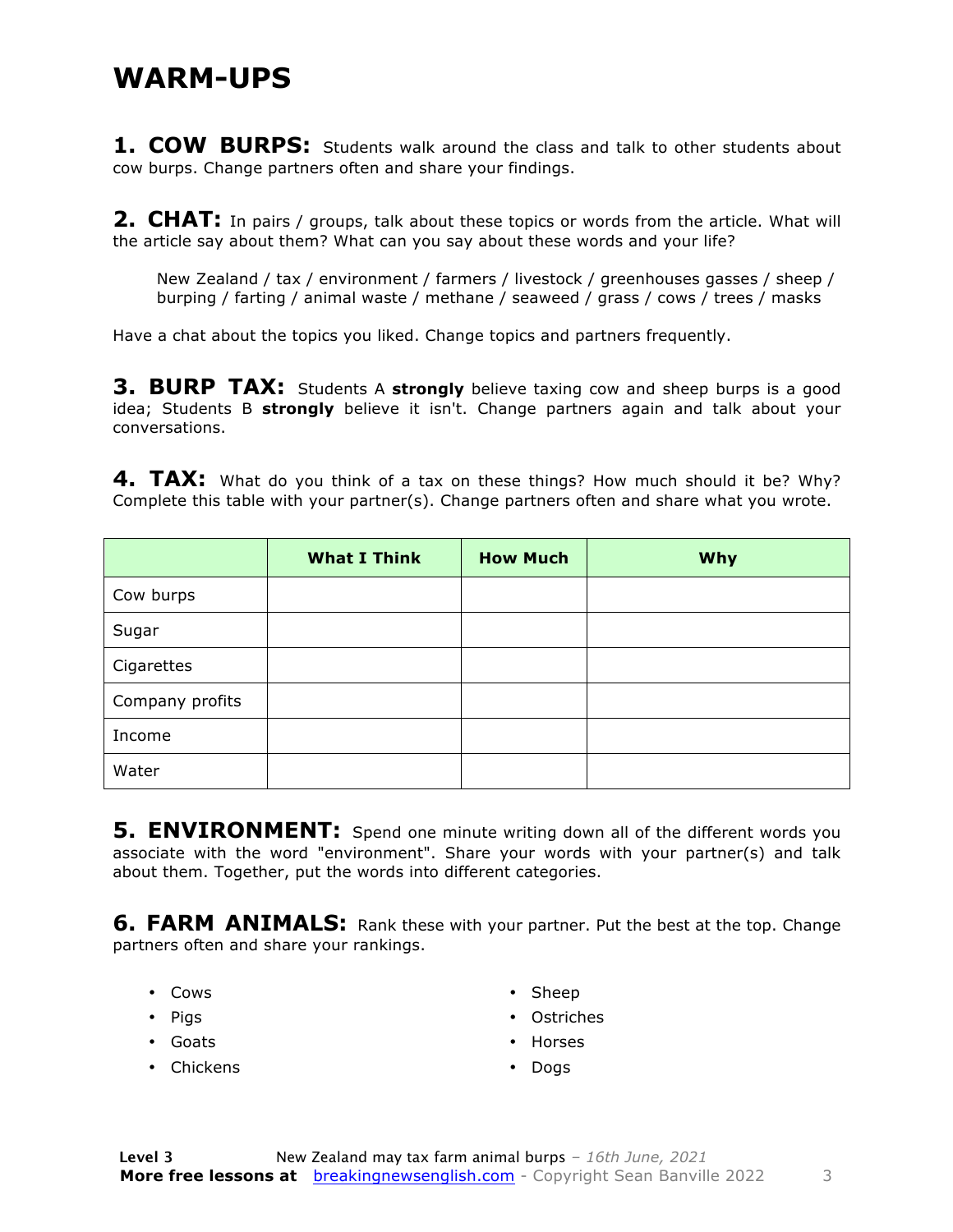### **VOCABULARY MATCHING**

#### **Paragraph 1**

| 1.  | introducing | a. | A reason for something happening.                                                                             |
|-----|-------------|----|---------------------------------------------------------------------------------------------------------------|
| 2.  | pay         | b. | Farm animals that will be sold for meat or<br>milk.                                                           |
| 3.  | livestock   | c. | Give money for shopping or tax.                                                                               |
| 4.  | methane     | d. | Start to apply.                                                                                               |
| 5.  | cause       | e. | Bringing something, especially a product,<br>action, or concept) into use or operation for<br>the first time. |
| 6.  | release     | f. | A colourless, odourless gas that causes a lot<br>of harm to the environment.                                  |
| 7.  | take effect | g. | Allow something to move, act, or flow<br>freely.                                                              |
|     | Paragraph 2 |    |                                                                                                               |
| 8.  | account for | h. | To have the job of growing crops or keeping<br>sheep, cows, etc.                                              |
|     |             |    |                                                                                                               |
| 9.  | waste       | i. | Putting a seed, bulb, or plant in the ground<br>so that it can grow.                                          |
| 10. | produce     | j. | The production and release of something,<br>especially gas or radiation.                                      |
| 11. | farm        | k. | What comes out or animals' (and humans')<br>bodies when they go to the toilet.                                |
| 12. | emissions   | I. | Does a fair share of helping.                                                                                 |
| 13. | planting    | m. | Be part of or make up a number, amount or<br>proportion.                                                      |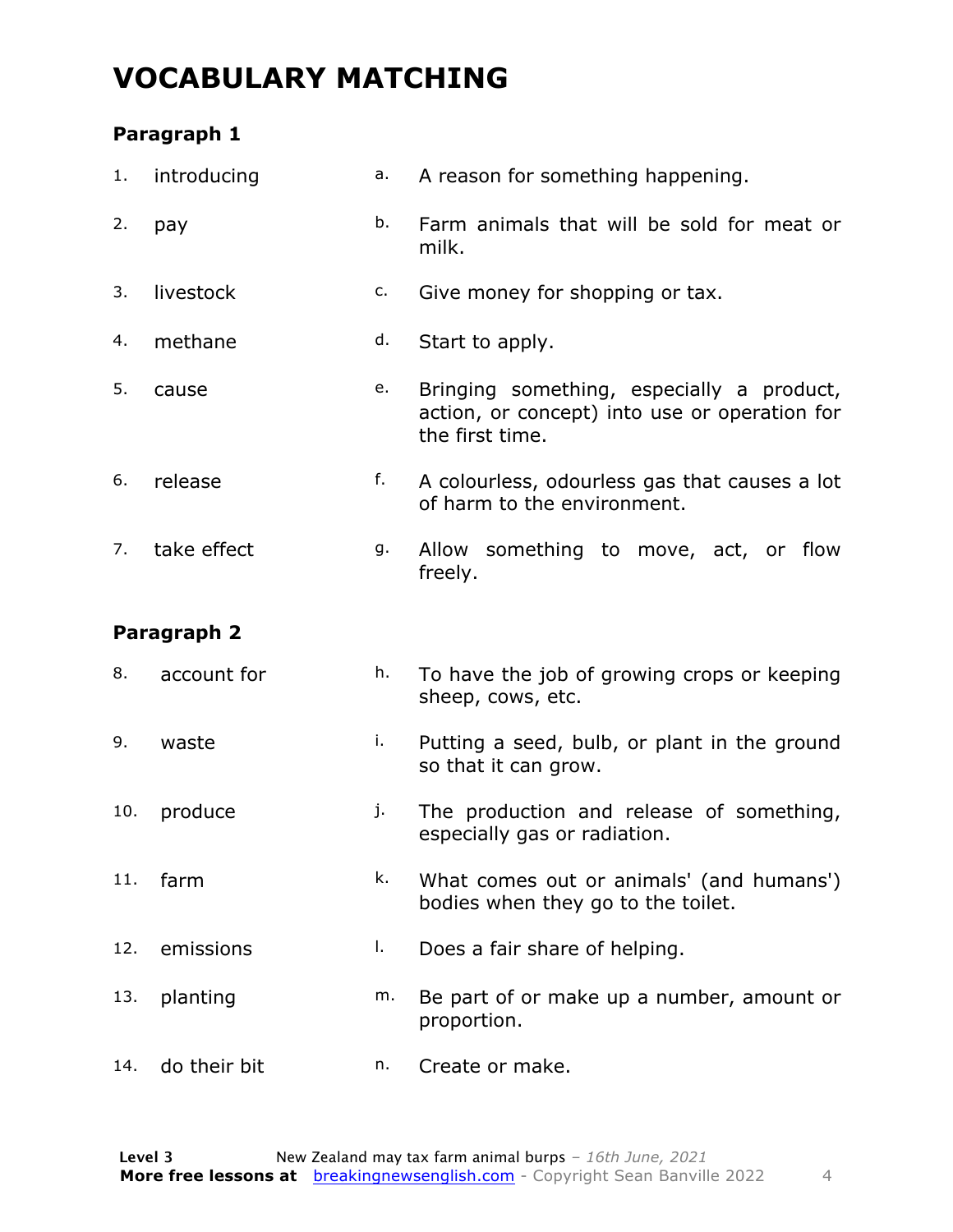### **BEFORE READING / LISTENING**

From https://breakingnewsenglish.com/2206/220616-cow-burps.html

#### **1. TRUE / FALSE:** Read the headline. Guess if a-h below are true (T) or false (F).

- 1. New Zealand wants a new tax to help the environment. **T / F**
- 2. Cow and sheep burps create a lot of greenhouse gas. **T / F**
- 3. There are around 26 million cows in New Zealand. **T / F**
- 4. New Zealand's climate change minister said he had no questions. **T / F**
- 5. New Zealand's farms create 14.5% of global greenhouse gases. **T / F**
- 6. Cows in New Zealand might have to eat seaweed instead of grass. **T / F**
- 7. Cows in New Zealand might have to wear masks. **T / F**
- 8. New Zealand's farmers do not support the government's plans. **T / F**

#### **2. SYNONYM MATCH:** (The words in **bold** are from the news article.)

- **1. thinking about**
- **2. livestock**
- **3. cause**
- **4. burp**
- **5. cut**
- **6. transporting**
- **7. produce**
- **8. change**
- **9. suggestion**
- **10. support**
- a. idea
- b. belch
- c. moving
- d. reduce
- e. farm animals
- f. back
- g. create
- h. considering
- i. amend
- j. reason

#### **3. PHRASE MATCH:** (Sometimes more than one choice is possible.)

- 1. New Zealand is thinking about
- 2. Sheep, cows and other livestock create
- 3. The "burp tax" would take
- 4. There is no question that we need
- 5. methane we are putting
- 6. Farming animals accounts for
- 7. Mr Shaw wants farming to be more
- 8. feed their animals on seaweed
- 9. farmers can reduce
- 10. They want to do their
- a. a lot of methane
- b. environmentally friendly
- c. into the atmosphere
- d. instead of grass
- e. around 14.5 per cent
- f. bit to help
- g. introducing a new tax
- h. the tax they pay
- i. to cut the amount
- j. effect in 2025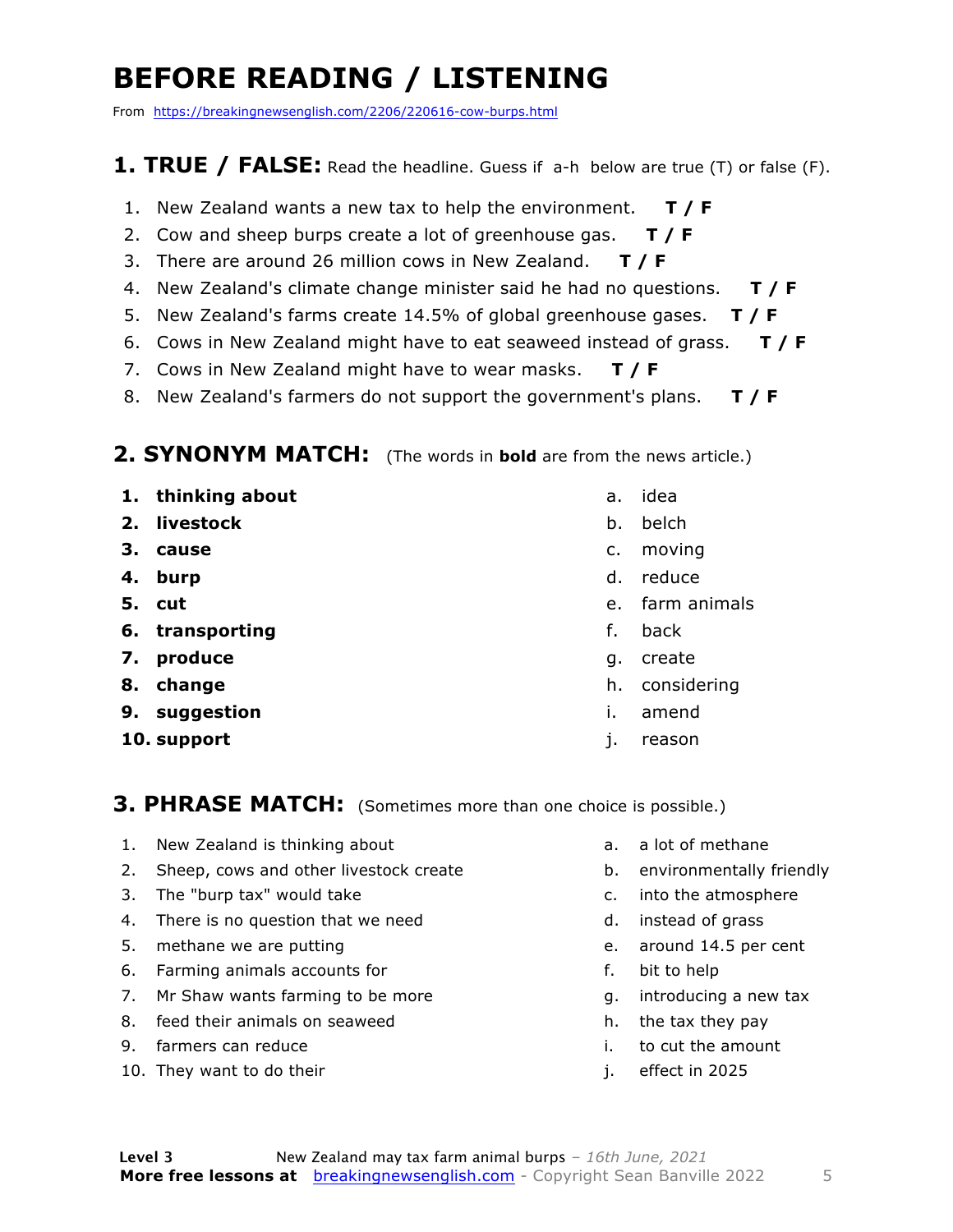### **GAP FILL**

From https://breakingnewsenglish.com/2206/220616-cow-burps.html

New Zealand is thinking about introducing a new tax to (1) \_\_\_\_\_\_\_\_\_\_\_\_\_\_\_\_\_\_\_\_\_ the environment. It wants farmers to pay tax on the numbers of farm animals they have. Sheep, cows and other  $(2)$  \_\_\_\_\_\_\_\_\_\_\_\_\_\_\_\_\_\_\_\_\_ create a lot of methane. This is one of the most damaging greenhouse gases. It is a big (3) \_\_\_\_\_\_\_\_\_\_\_\_\_\_\_\_\_\_\_\_\_ of climate change. Animals release (4) \_\_\_\_\_\_\_\_\_\_\_\_\_\_\_\_\_\_\_\_\_ every time they burp or fart. The "burp tax" would take (5) \_\_\_\_\_\_\_\_\_\_\_\_\_\_\_\_\_\_\_\_\_ in 2025. New Zealand has over 20,000 farms. There are around 26 million sheep, 4 million cows and (6) \_\_\_\_\_\_\_\_\_\_\_\_\_\_\_\_\_\_\_\_\_ animals in the country. James Shaw, New Zealand's climate change minister, said: "There is no (7) \_\_\_\_\_\_\_\_\_\_\_\_\_\_\_\_\_\_\_\_\_ that we need to cut the amount of methane we are putting into the  $(8)$  \_\_\_\_\_\_\_\_\_\_\_\_\_\_\_\_\_\_\_\_." *other livestock atmosphere methane help question effect cause*

Farming animals (9) \_\_\_\_\_\_\_\_\_\_\_\_\_\_\_\_\_\_\_\_\_\_\_ for around 14.5 per cent of global greenhouse gasses. This comes from animals burping and farting, animal (10) \_\_\_\_\_\_\_\_\_\_\_\_\_\_\_\_\_\_\_\_\_, clearing land for animals and transporting animals. Mr Shaw wants farming to be more environmentally (11) \_\_\_\_\_\_\_\_\_\_\_\_\_\_\_\_\_\_\_\_\_. Farmers will have to pay a  $(12)$  \_\_\_\_\_\_\_\_\_\_\_\_\_\_\_\_\_\_\_\_\_\_\_\_\_ of tax for the methane their animals produce. Shaw also wants farmers to change the (13) \_\_\_\_\_\_\_\_\_\_\_\_\_\_\_\_\_\_\_\_\_ they farm. He wants them to feed their animals on seaweed instead of grass. This will produce (14) \_\_\_\_\_\_\_\_\_\_\_\_\_\_\_\_\_\_\_\_\_ emissions. Mr Shaw also said farmers can reduce the tax they pay by planting more trees. Another  $(15)$  \_\_\_\_\_\_\_\_\_\_\_\_\_\_\_\_\_\_\_\_\_\_ is for cows to wear special masks. New Zealand's farmers support the government. They want to do their (16) \_\_\_\_\_\_\_\_\_\_\_\_\_\_\_\_\_\_\_\_\_ to help the environment. *kind accounts suggestion friendly bit way waste fewer*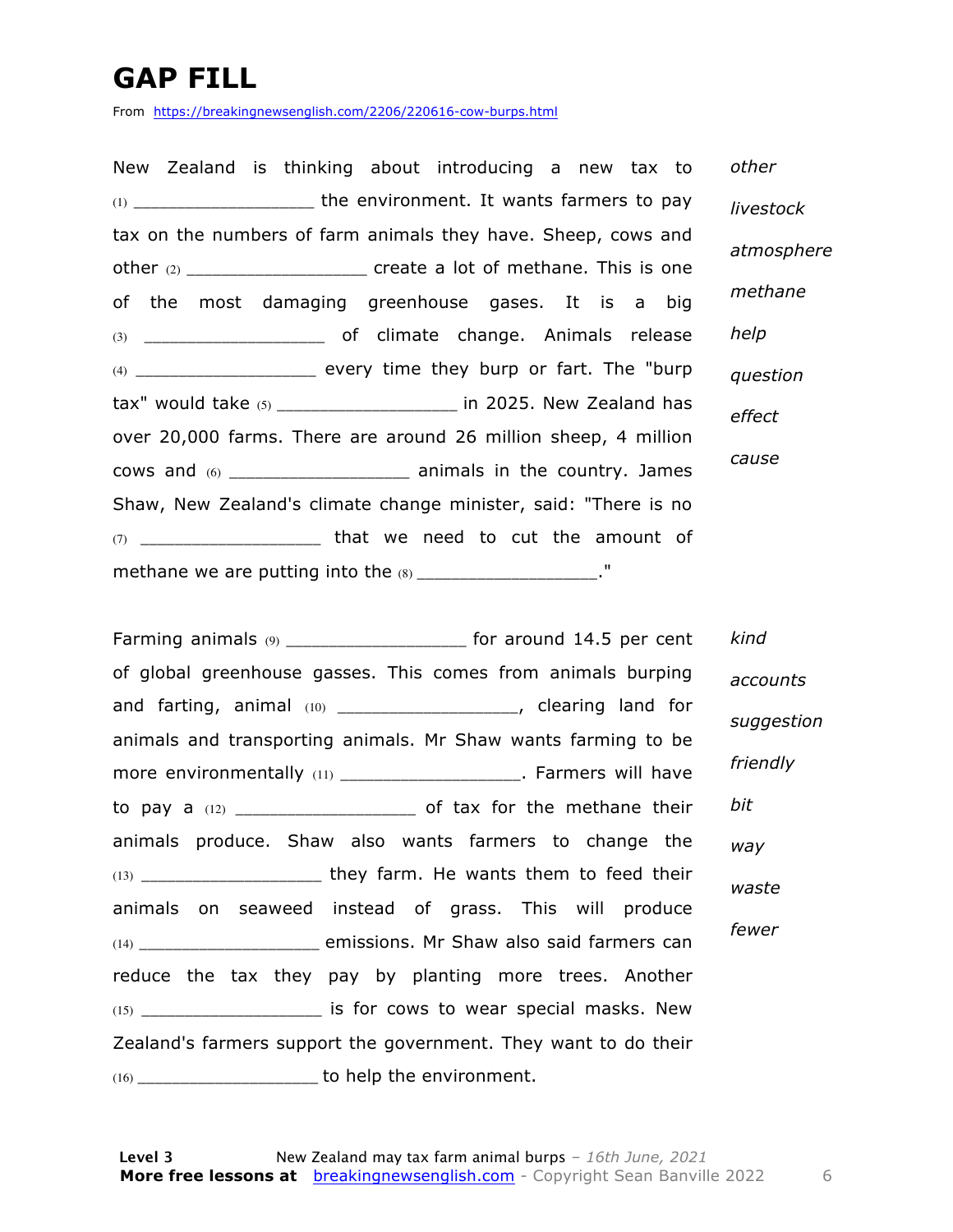#### **LISTENING – Guess the answers. Listen to check.**

From https://breakingnewsenglish.com/2206/220616-cow-burps.html

| 1) New Zealand is thinking about introducing a new tax to ______               |
|--------------------------------------------------------------------------------|
| a. help an environment                                                         |
| b. help a environment                                                          |
| c. help that environment                                                       |
| d. help the environment                                                        |
| 2) Sheep, cows and other livestock create a                                    |
| a. lot off meth aim                                                            |
| b. lot of me thinks<br>c. lot of methane                                       |
| d. lot of methanol                                                             |
| 3) Animals release methane every time they ______                              |
| a. burp or part                                                                |
| b. burp or fart                                                                |
| c. burp or heart                                                               |
| d. burp or flirt                                                               |
| 4) There are around 26 million sheep, 4 million cows and other animals _______ |
| a. in a country<br>b. in the country                                           |
| c. in that country                                                             |
| d. inner country                                                               |
| 5) There is no question that we need to cut the                                |
| a. a mountain of methane                                                       |
| b. aim mount of methane                                                        |
| c. am mount of methane<br>d. amount of methane                                 |
| 6) This comes from animals burping and farting, ______                         |
| a. animal waste                                                                |
| b. animal wastes                                                               |
| c. animal haste                                                                |
| d. animal waist                                                                |
| 7) Farmers will have to pay a kind of tax for the methane                      |
| a. their animals reduce                                                        |
| b. their animals product<br>c. their animals prod deuce                        |
| d. their animals produce                                                       |
| 8) He wants them to feed their animals on seaweed ______                       |
| a. instead odd grass                                                           |
| b. instead doff grass                                                          |
| c. instead of grass                                                            |
| d. in stead of glass                                                           |
| 9) Another suggestion is for cows to ______<br>a. weir special masks           |
| b. wore special masks                                                          |
| c. where special masks                                                         |
| d. wear special masks                                                          |
| 10) They want to do their bit to _______                                       |
| a. helps the environment                                                       |
|                                                                                |
| b. help the environment<br>c. helping the environment                          |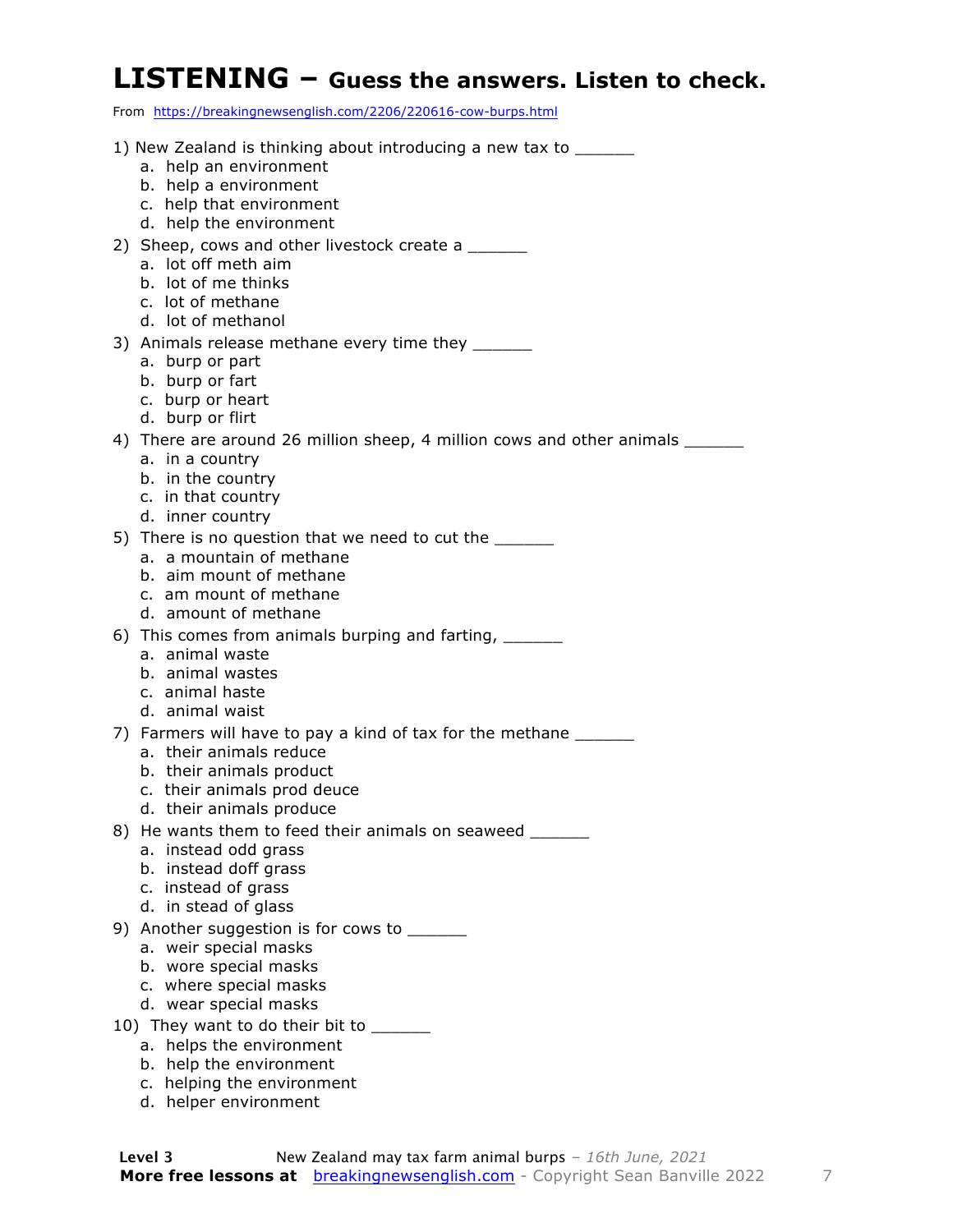#### **LISTENING – Listen and fill in the gaps**

From https://breakingnewsenglish.com/2206/220616-cow-burps.html

New Zealand (1) \_\_\_\_\_\_\_\_\_\_\_\_\_\_\_\_\_\_\_\_\_\_\_\_\_ introducing a new tax to help the environment. It wants farmers to pay tax on  $(2)$  \_\_\_\_\_\_\_\_\_\_\_\_\_\_\_\_\_\_\_\_\_\_\_\_\_\_\_\_\_\_\_ farm animals they have. Sheep, cows and other livestock create a lot of methane. This is (3) \_\_\_\_\_\_\_\_\_\_\_\_\_\_\_\_\_\_\_\_\_\_\_ most damaging greenhouse gases. It is a big cause of climate change. Animals release methane every time they burp or fart. The "burp tax"  $(4)$  \_\_\_\_\_\_\_\_\_\_\_\_\_\_\_\_\_\_\_\_\_\_\_\_\_\_\_ in 2025. New Zealand has over 20,000 farms. There are around 26 million sheep, 4 million (5) \_\_\_\_\_\_\_\_\_\_\_\_\_\_\_\_\_\_\_\_ animals in the country. James Shaw, New Zealand's climate change minister, said: "There is no question that we need to (6) \_\_\_\_\_\_\_\_\_\_\_\_\_\_\_\_\_\_\_\_ of methane we are putting into the atmosphere."

Farming animals (7) \_\_\_\_\_\_\_\_\_\_\_\_\_\_\_\_\_\_\_\_ 14.5 per cent of global greenhouse gasses. This comes from animals burping and farting, animal waste, (8) \_\_\_\_\_\_\_\_\_\_\_\_\_\_\_\_\_\_\_\_ animals and transporting animals. Mr Shaw wants farming to be more environmentally friendly. Farmers will have to pay a kind of tax for the methane  $(9)$  \_\_\_\_\_\_\_\_\_\_\_\_\_\_\_\_\_\_\_\_\_\_\_. Shaw also wants farmers to change the way they farm. He wants them to feed their animals on seaweed (10) \_\_\_\_\_\_\_\_\_\_\_\_\_\_\_\_\_\_\_\_\_\_\_\_\_. This will produce fewer emissions. Mr Shaw also said farmers can reduce the tax they pay by (11) **Another suggestion is for cows to wear special** masks. New Zealand's farmers support the government. They want to (12) \_\_\_\_\_\_\_\_\_\_\_\_\_\_\_\_\_\_\_\_ to help the environment.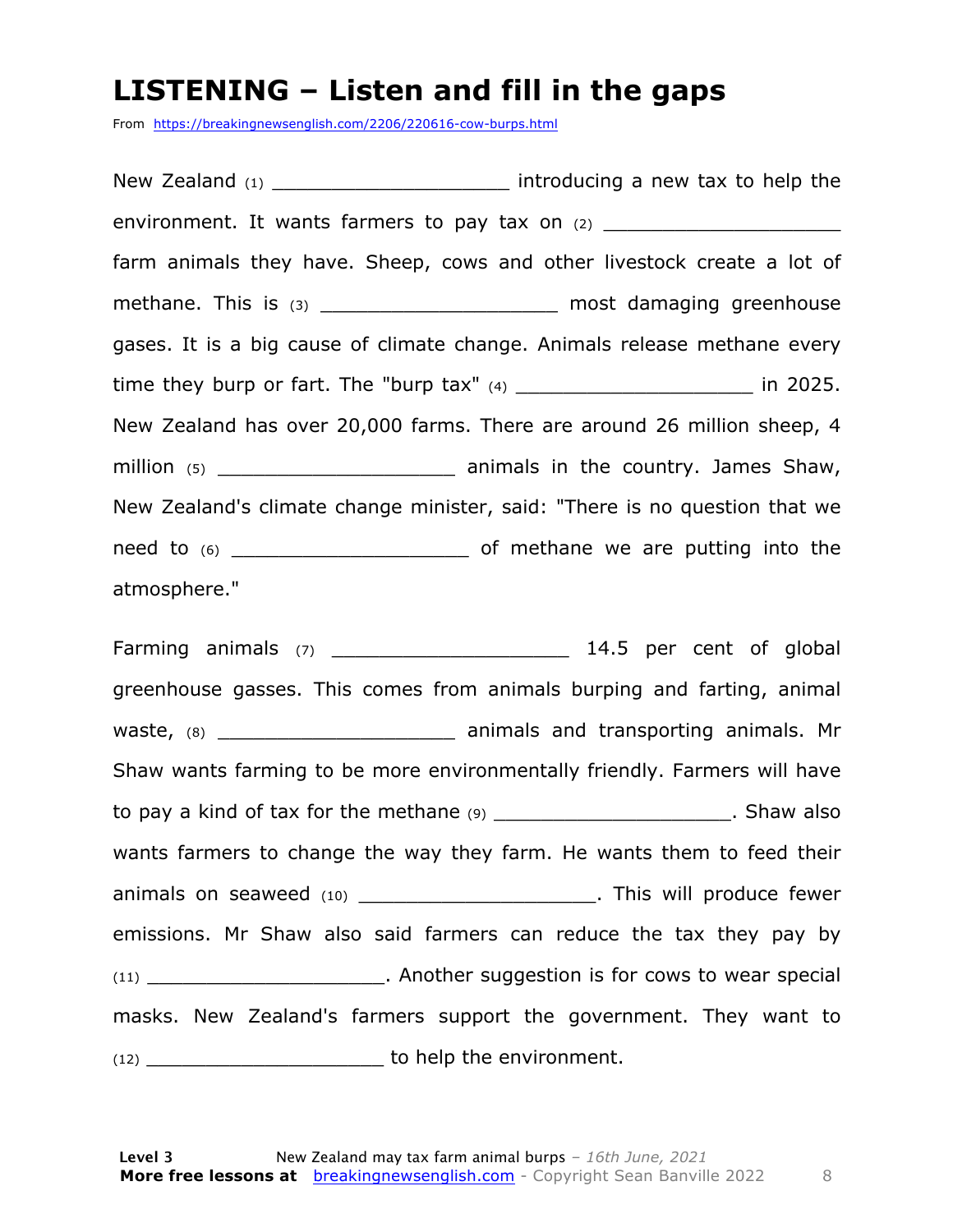### **COMPREHENSION QUESTIONS**

From https://breakingnewsenglish.com/2206/220616-cow-burps.html

- 1. What does the new tax want to help?
- 2. What does livestock create a lot of?
- 3. When might the tax come into effect?
- 4. How many cows are there in New Zealand?
- 5. What does New Zealand's climate change minister want to cut?
- 6. What accounts for 14.5% of global greenhouse gasses?
- 7. What does James Shaw want farming to be?
- 8. What might cows have to eat instead of grass?
- 9. What might cows have to wear?
- 10. What do farmers want to do to help the environment?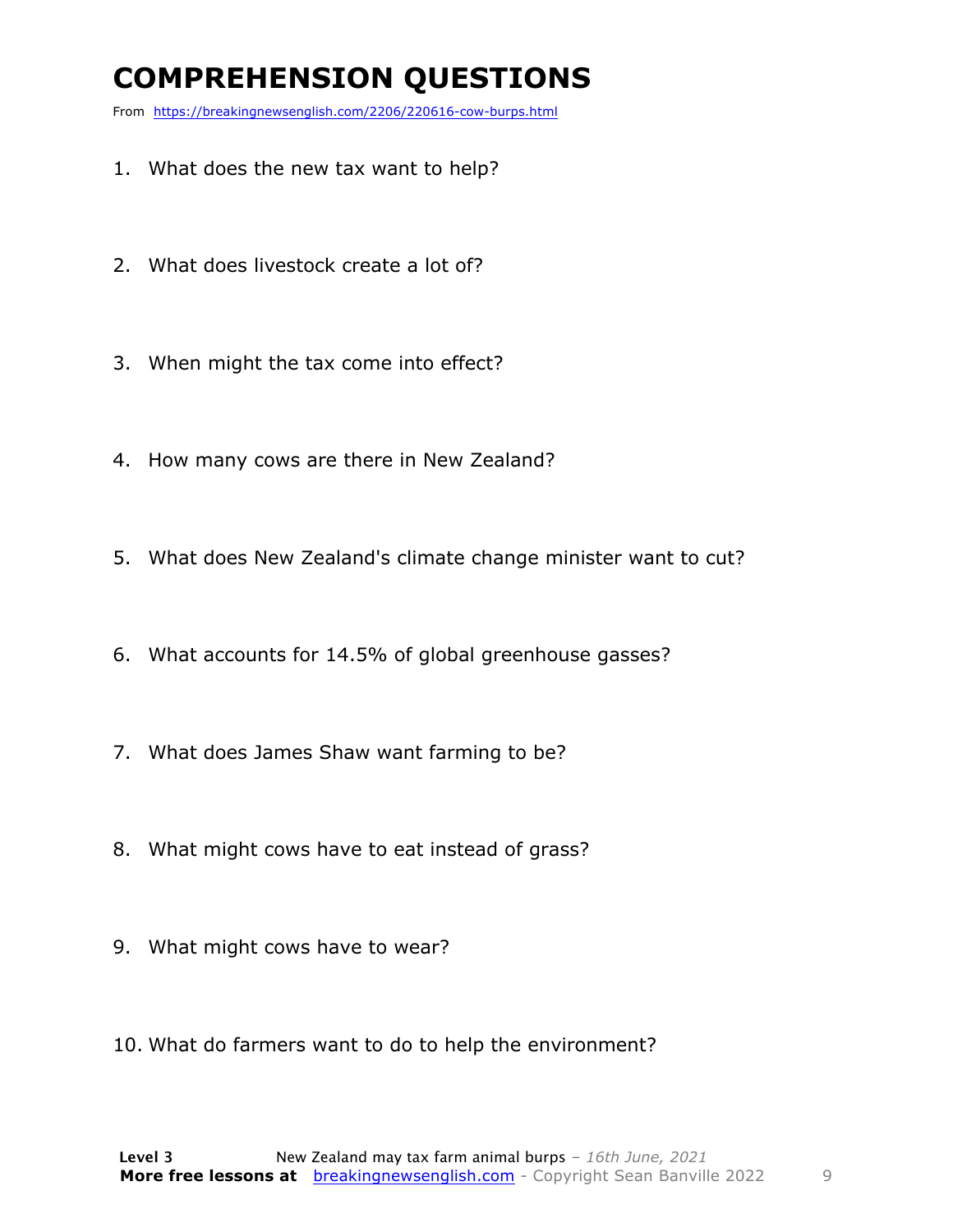### **MULTIPLE CHOICE - QUIZ**

From https://breakingnewsenglish.com/2206/220616-cow-burps.html

| 1) What does the new tax want to    | 6) What accounts for 14.5% of global |
|-------------------------------------|--------------------------------------|
| help?                               | greenhouse gasses?                   |
| a) cows                             | a) growing vegetables                |
| b) farmers                          | b) farming animals                   |
| c) the environment                  | c) growing rice                      |
| d) chickens                         | d) tractors                          |
| 2) What does livestock create a lot | 7) What does James Shaw want         |
| of?                                 | farming to be?                       |
| a) methane                          | a) more popular                      |
| b) noise                            | b) profitable                        |
| c) meat                             | c) easier to do                      |
| d) interesting smells               | d) more environmentally friendly     |
| 3) When might the tax come into     | 8) What might cows have to eat       |
| effect?                             | instead of grass?                    |
| a) 2024                             | a) fruit                             |
| b) 2025                             | b) seaweed                           |
| c) 2026                             | c) baked beans                       |
| d) 2027                             | d) tofu                              |
| 4) How many cows are there in New   | 9) What might cows have to wear?     |
| Zealand?                            | a) helmets                           |
| a) 26 million                       | b) masks                             |
| b) $20,000$                         | c) boots                             |
| c) $14.5$ million                   | d) cow underpants                    |
| d) four million                     | 10) What do farmers want to do to    |
| 5) What does New Zealand's climate  | help the environment?                |
| change minister want to cut?        | a) their bit                         |
| a) the number of cows               | b) grow more vegetables              |
| b) the number of farms              | c) farm more chickens                |

- b) the number of farms
- c) methane emissions
- d) his ties with farming

d) become vegetarian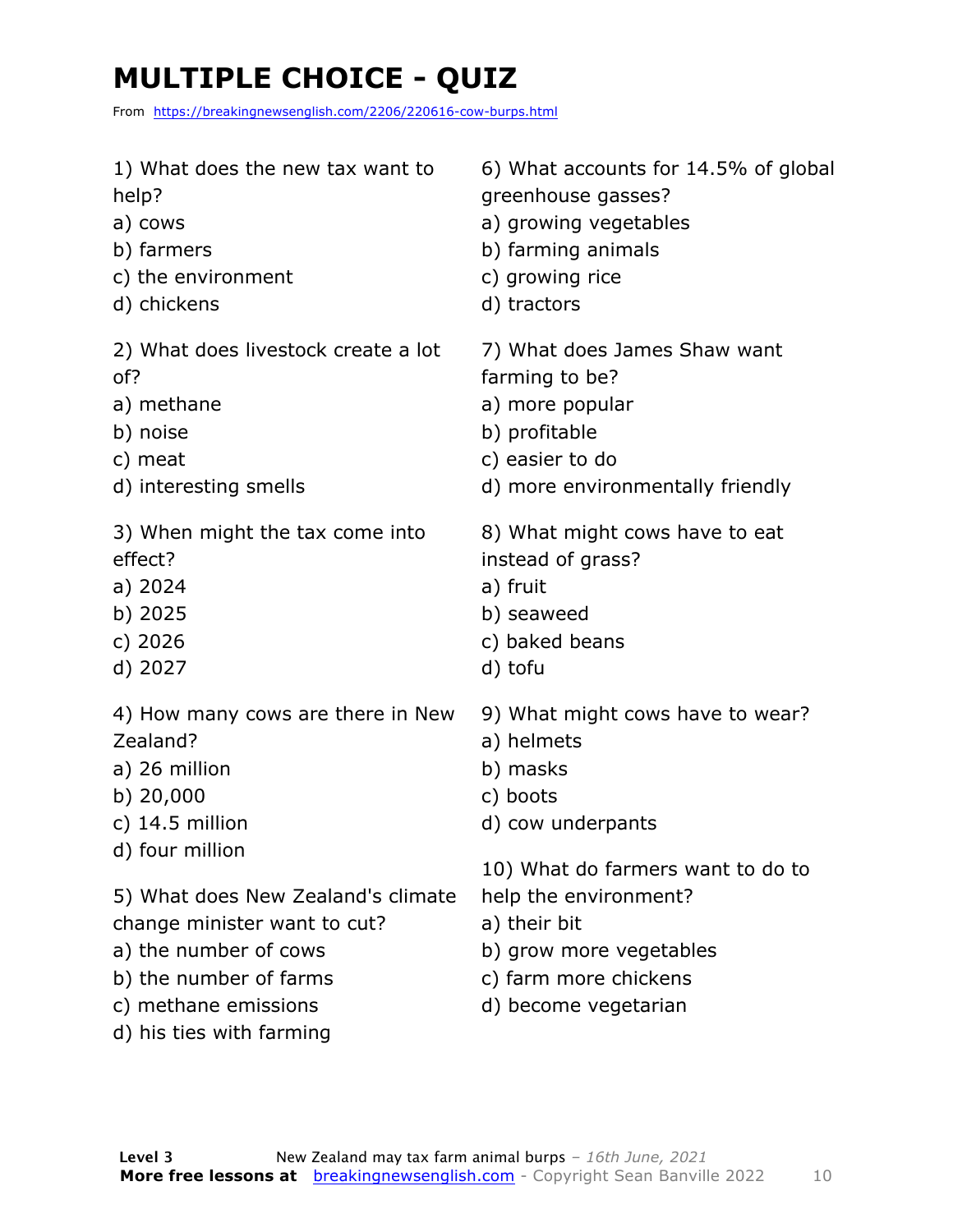### **ROLE PLAY**

From https://breakingnewsenglish.com/2206/220616-cow-burps.html

#### **Role A – Cows**

You think cows are the best farm animals. Tell the others three reasons why. Tell them what is wrong with their animals. Also, tell the others which is the least useful of these (and why): sheep, goats or chickens.

#### **Role B – Sheep**

You think sheep are the best farm animals. Tell the others three reasons why. Tell them what is wrong with their animals. Also, tell the others which is the least useful of these (and why): cows, goats or chickens.

#### **Role C – Goats**

You think goats are the best farm animals. Tell the others three reasons why. Tell them what is wrong with their animals. Also, tell the others which is the least useful of these (and why): sheep, cows or chickens.

#### **Role D – Chickens**

You think chickens are the best farm animals. Tell the others three reasons why. Tell them what is wrong with their animals. Also, tell the others which is the least useful of these (and why): sheep, goats or cows.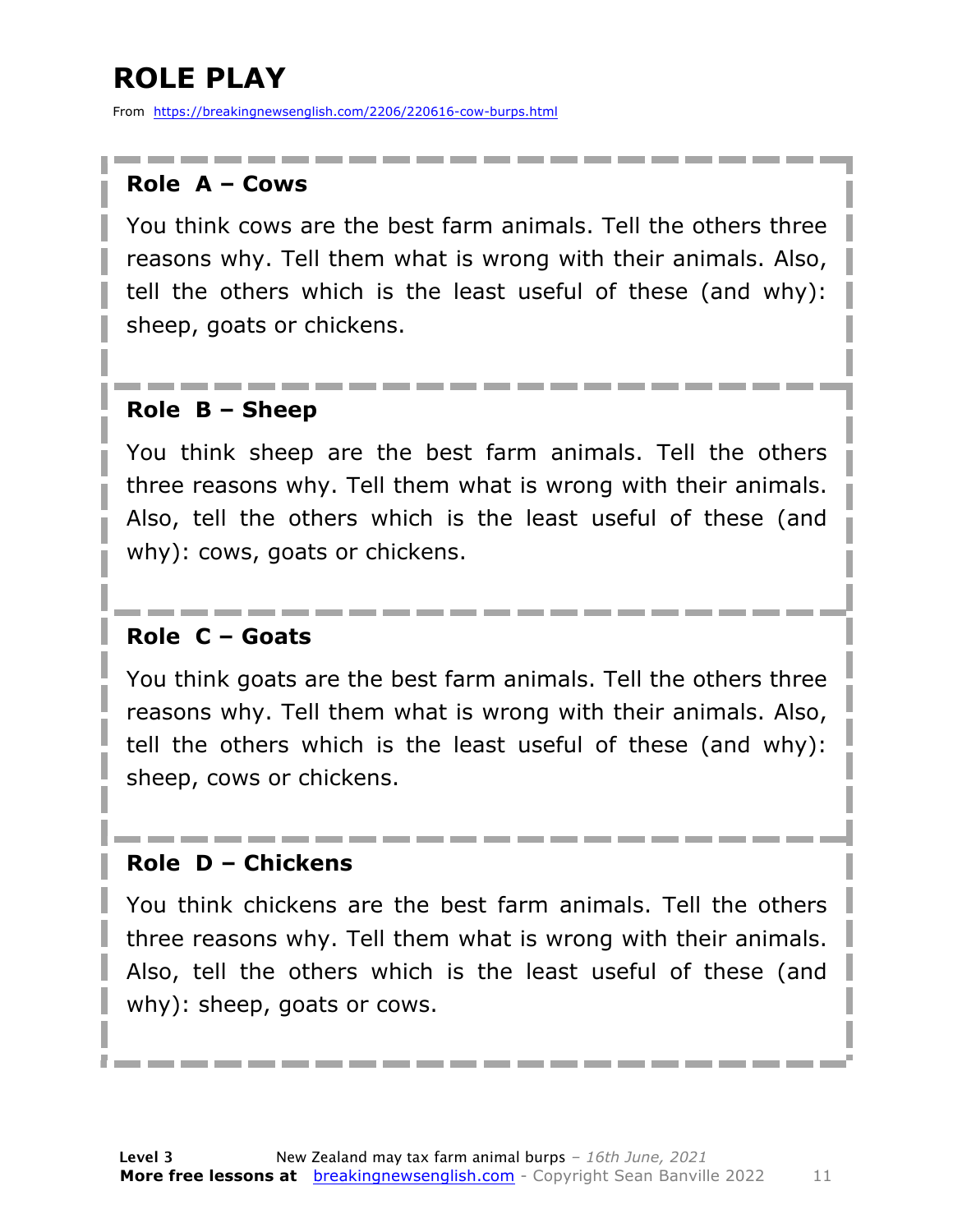## **AFTER READING / LISTENING**

From https://breakingnewsenglish.com/2206/220616-cow-burps.html

**1. WORD SEARCH:** Look in your dictionary / computer to find collocates, other meanings, information, synonyms … for the words 'tax' and 'farm'.

| tax | farm |
|-----|------|
|     |      |
|     |      |
|     |      |

- Share your findings with your partners.
- Make questions using the words you found.
- Ask your partner / group your questions.

2. **ARTICLE OUESTIONS:** Look back at the article and write down some questions you would like to ask the class about the text.

- Share your questions with other classmates / groups.
- Ask your partner / group your questions.

**3. GAP FILL:** In pairs / groups, compare your answers to this exercise. Check your answers. Talk about the words from the activity. Were they new, interesting, worth learning…?

**4. VOCABULARY:** Circle any words you do not understand. In groups, pool unknown words and use dictionaries to find their meanings.

**5. TEST EACH OTHER:** Look at the words below. With your partner, try to recall how they were used in the text:

| • thinking    | $\cdot$ 14.5   |
|---------------|----------------|
| • numbers     | • waste        |
| $\bullet$ big | $\bullet$ land |
| $\cdot$ 2025  | • trees        |
| $\bullet$ 4   | • fewer        |
| • question    | $\bullet$ bit  |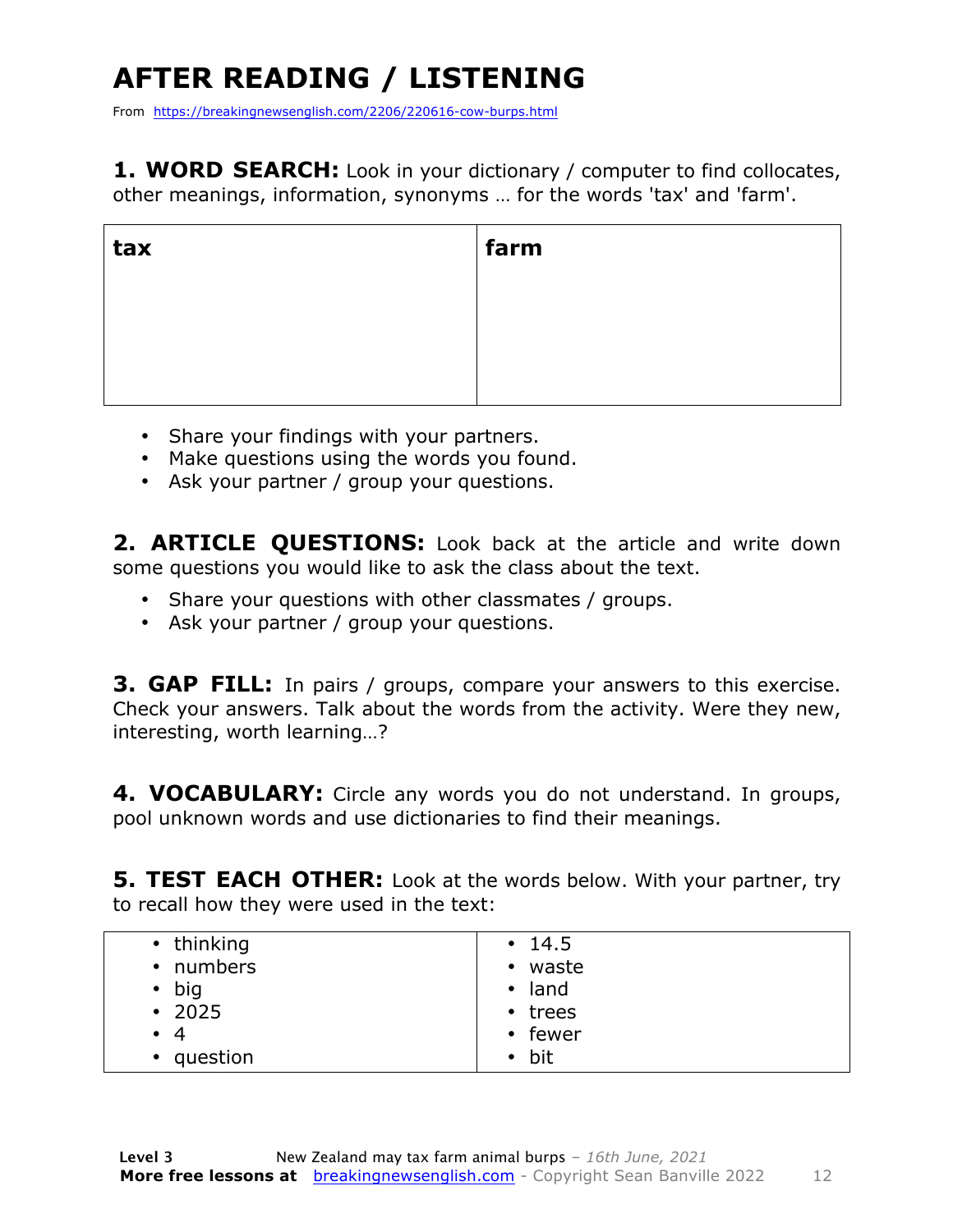### **COW BURPS SURVEY**

From https://breakingnewsenglish.com/2206/220616-cow-burps.html

Write five GOOD questions about cow burps in the table. Do this in pairs. Each student must write the questions on his / her own paper.

When you have finished, interview other students. Write down their answers.

|      | STUDENT 1 | STUDENT 2 | STUDENT 3 |
|------|-----------|-----------|-----------|
| Q.1. |           |           |           |
| Q.2. |           |           |           |
| Q.3. |           |           |           |
| Q.4. |           |           |           |
| Q.5. |           |           |           |

- Now return to your original partner and share and talk about what you found out. Change partners often.
- Make mini-presentations to other groups on your findings.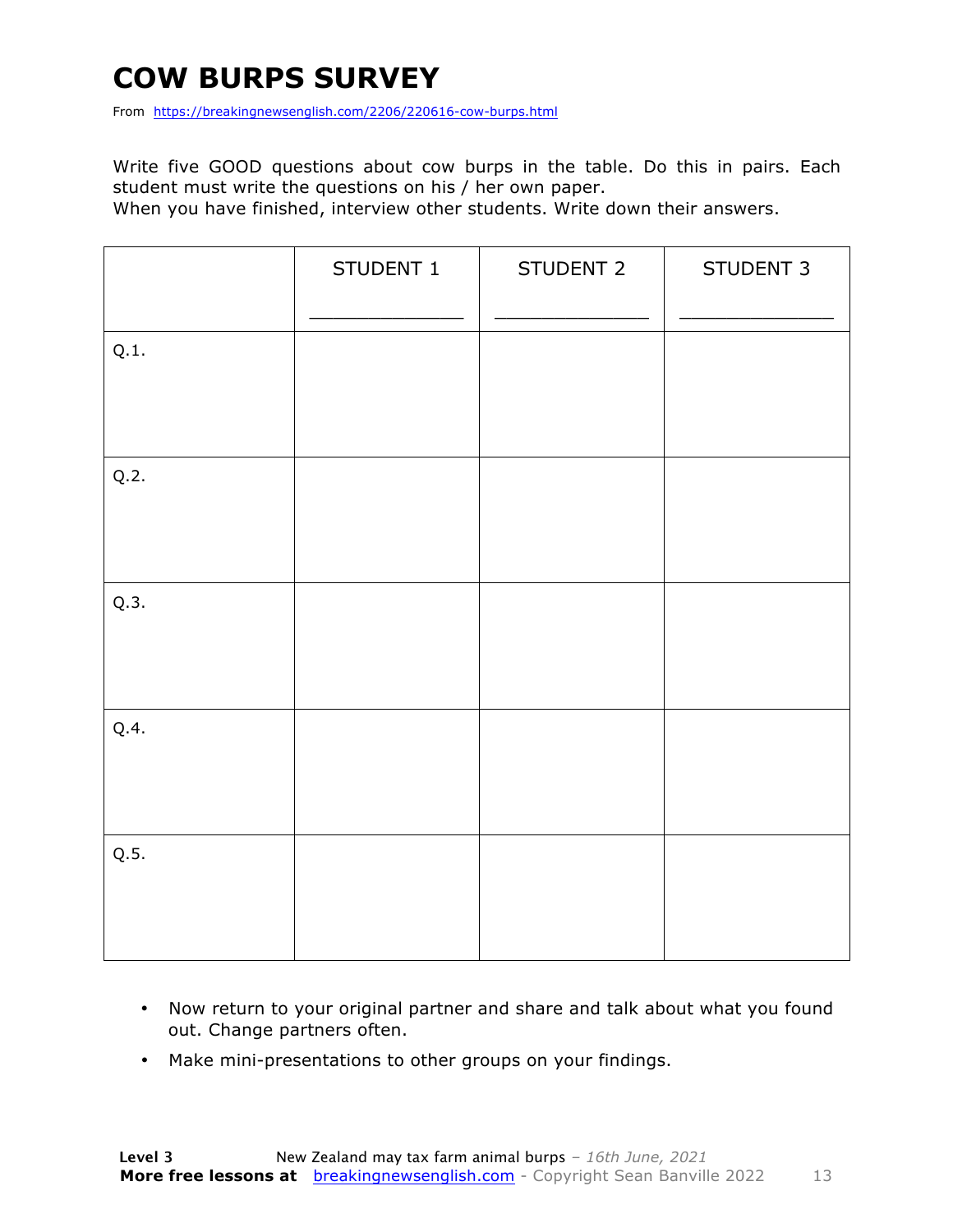### **COW BURPS DISCUSSION**

STUDENT A's QUESTIONS (Do not show these to student B)

- 1. What did you think when you read the headline?
- 2. What images are in your mind when you hear the word 'farmer'?
- 3. What do you think of taxes?
- 4. What do you think of taxing animals that burp and fart?
- 5. What do you think of farmers?
- 6. What do you know about methane?
- 7. How can we better protect the environment?
- 8. Should we farm fewer cows and sheep?
- 9. Should there be a burp and fart tax on people?
- 10. What advice do you have for farmers?

*New Zealand may tax farm animal burps – 16th June, 2022* Thousands more free lessons at breakingnewsenglish.com

-----------------------------------------------------------------------------

#### **COW BURPS DISCUSSION**

STUDENT B's QUESTIONS (Do not show these to student A)

- 11. Did you like reading this article? Why/not?
- 12. What do you think of when you hear the word 'tax'?
- 13. What do you think about what you read?
- 14. Would people becoming vegetarian cut methane emissions?
- 15. Do you do your bit to help the environment?
- 16. Do you think cows will like seaweed?
- 17. Should we all plant more trees?
- 18. Should farmers capture the methane from burping animals?
- 19. What kinds of masks should cows wear?
- 20. What questions would you like to ask New Zealand farmers?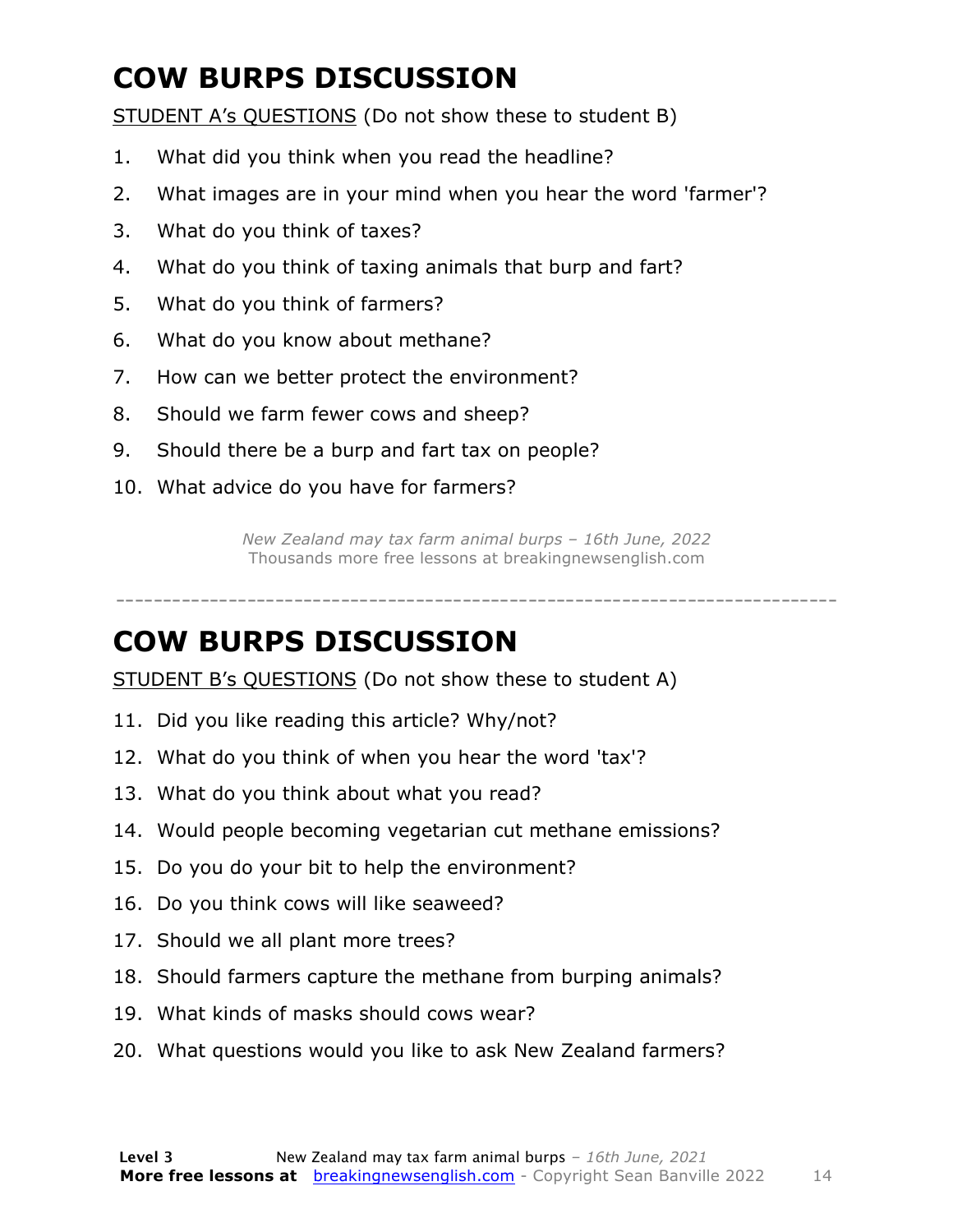### **DISCUSSION (Write your own questions)**

STUDENT A's QUESTIONS (Do not show these to student B)

| 1. |                                          |
|----|------------------------------------------|
|    |                                          |
| 2. |                                          |
|    |                                          |
| 3. |                                          |
|    |                                          |
| 4. |                                          |
|    |                                          |
| 5. |                                          |
|    |                                          |
| 6. |                                          |
|    | Copyright © breakingnewsenglish.com 2021 |

### **DISCUSSION (Write your own questions)**

STUDENT B's QUESTIONS (Do not show these to student A)

| 1. |                                                                                                                         |  |  |
|----|-------------------------------------------------------------------------------------------------------------------------|--|--|
|    |                                                                                                                         |  |  |
| 2. | <u> 1980 - Antonio Alemania, prima prestava postala de la provincia de la provincia de la provincia de la provincia</u> |  |  |
| 3. | <u> 1980 - Andrea Andrew Maria (h. 1980).</u>                                                                           |  |  |
|    |                                                                                                                         |  |  |
| 4. | <u> 1980 - Jan Barbara Barat, martin da basar da basar da basar da basar da basar da basar da basar da basar da b</u>   |  |  |
| 5. | <u> 1986 - Johann Stoff, deutscher Stoff und der Stoff und der Stoff und der Stoff und der Stoff und der Stoff und</u>  |  |  |
|    |                                                                                                                         |  |  |
| 6. |                                                                                                                         |  |  |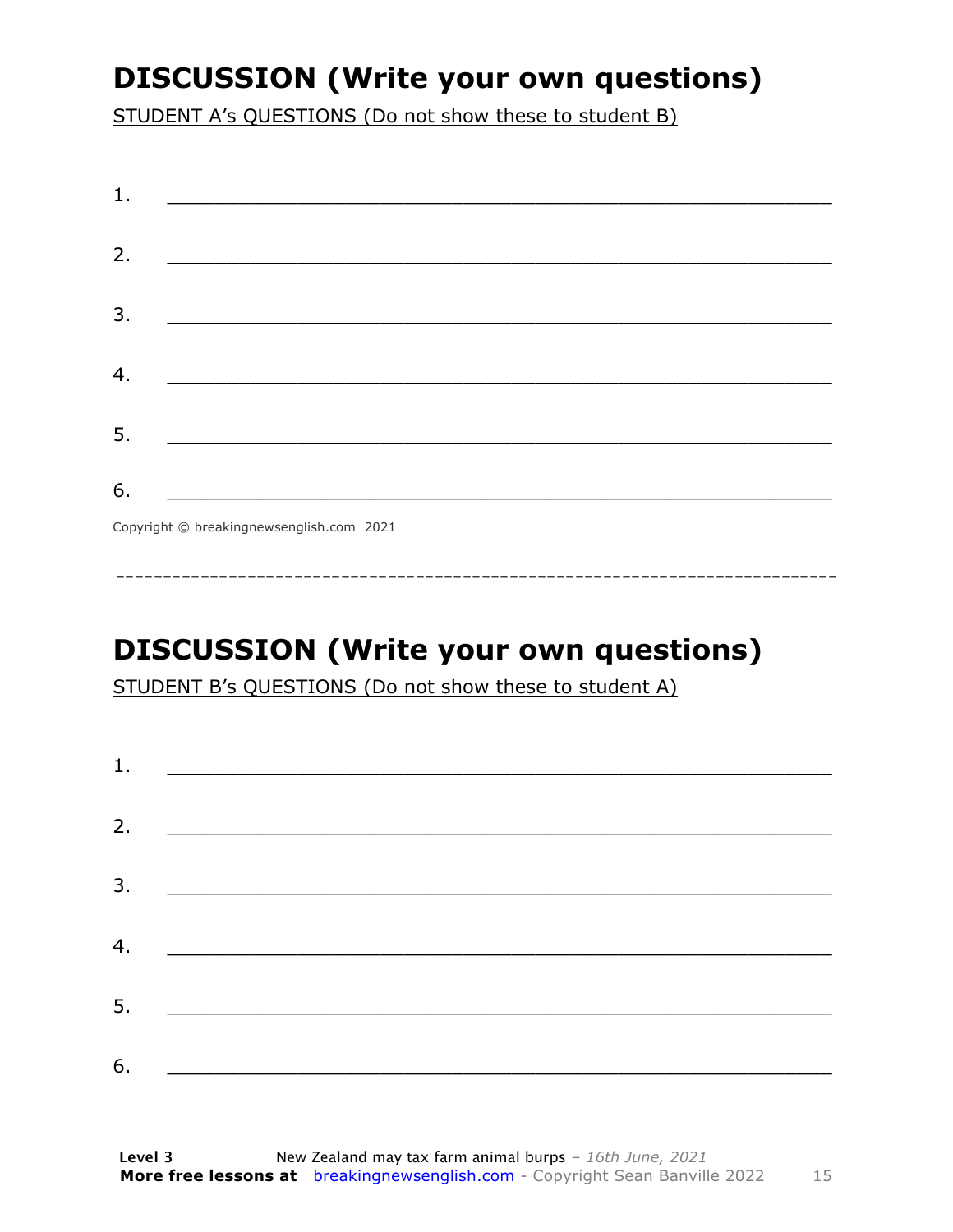### **LANGUAGE - CLOZE**

From https://breakingnewsenglish.com/2206/220616-cow-burps.html

New Zealand is  $(1)$  about introducing a new tax to help the environment. It wants farmers to pay tax  $(2)$  \_\_\_\_ the numbers of farm animals they have. Sheep, cows and other livestock create a lot of methane. This is one of the most (3) \_\_\_\_ greenhouse gases. It is a big cause of climate change. Animals  $(4)$  methane every time they burp or fart. The "burp tax" would take effect in 2025. New Zealand has over 20,000 farms. There are  $(5)$  26 million sheep, 4 million cows and other animals in the country. James Shaw, New Zealand's climate change minister, said: "There is no question that we need to cut the amount of methane we are (6) \_\_\_\_\_ into the atmosphere."

Farming animals (7) \_\_\_\_\_ for around 14.5 per cent of global greenhouse gasses. This comes from animals burping and farting, animal (8) \_\_\_\_, clearing land for animals and transporting animals. Mr Shaw wants farming to be more environmentally friendly. Farmers will have to pay a (9) \_\_\_\_ of tax for the methane their animals produce. Shaw also wants farmers to change the way they  $(10)$  \_\_\_\_\_. He wants them to feed their animals on seaweed instead of grass. This will produce fewer emissions. Mr Shaw also said farmers can reduce the tax they pay by (11) \_\_\_\_ more trees. Another suggestion is for cows to wear special masks. New Zealand's farmers support the government. They want to do their  $(12)$  to help the environment.

#### **Put the correct words from the table below in the above article.**

| 1.  | (a) | thinker  | (b) | thinking | (c) | thoughts | (d) | think    |
|-----|-----|----------|-----|----------|-----|----------|-----|----------|
| 2.  | (a) | at       | (b) | on       | (c) | by       | (d) | as       |
| 3.  | (a) | damaged  | (b) | damages  | (c) | damage   | (d) | damaging |
| 4.  | (a) | drop     | (b) | release  | (c) | spill    | (d) | distill  |
| 5.  | (a) | round    | (b) | rounded  | (c) | roundly  | (d) | around   |
| 6.  | (a) | putter   | (b) | puts     | (c) | putting  | (d) | put      |
| 7.  | (a) | accounts | (b) | balances | (c) | profits  | (d) | entries  |
| 8.  | (a) | haste    | (b) | baste    | (c) | waste    | (d) | paste    |
| 9.  | (a) | selfless | (b) | class    | (c) | gentle   | (d) | kind     |
| 10. | (a) | farm     | (b) | form     | (c) | firm     | (d) | frame    |
| 11. | (a) | planting | (b) | plants   | (c) | plant    | (d) | planted  |
| 12. | (a) | bit      | (b) | bite     | (c) | biting   | (d) | byte     |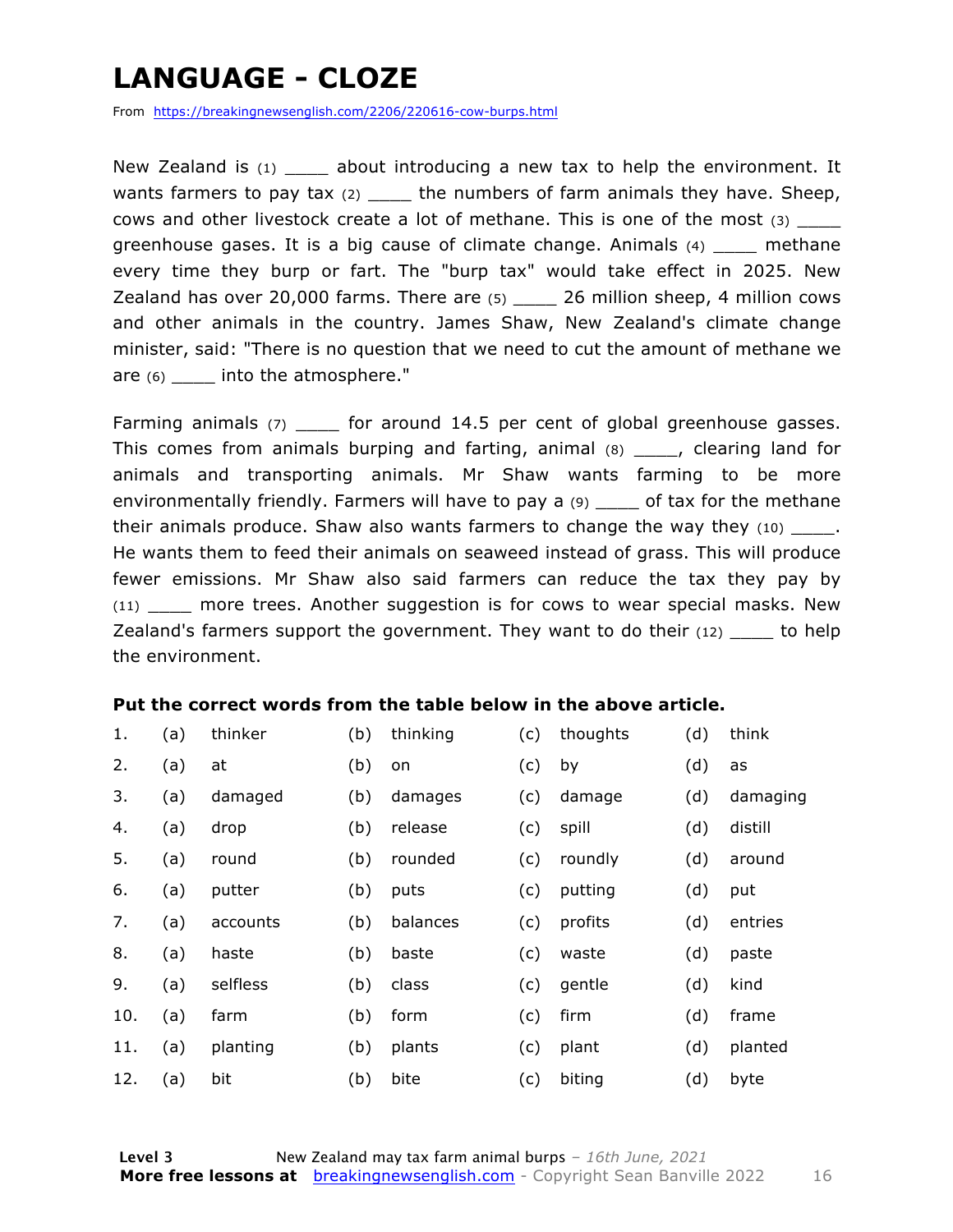### **SPELLING**

From https://breakingnewsenglish.com/2206/220616-cow-burps.html

#### **Paragraph 1**

- 1. help the vtnieennmor
- 2. sheep, cows and other sikvleoct
- 3. a big sueca of climate change
- 4. take cfefte in 2025
- 5. we need to cut the nmouta
- 6. into the semoahterp

#### **Paragraph 2**

- 7. Farming animals cnoasctu for around 14.5%
- 8. saedwee instead of grass
- 9. This will produce fewer ssniimeos
- 10. eurced the tax they pay
- 11. Another tsgesogiun
- 12. New Zealand's farmers tpusopr the government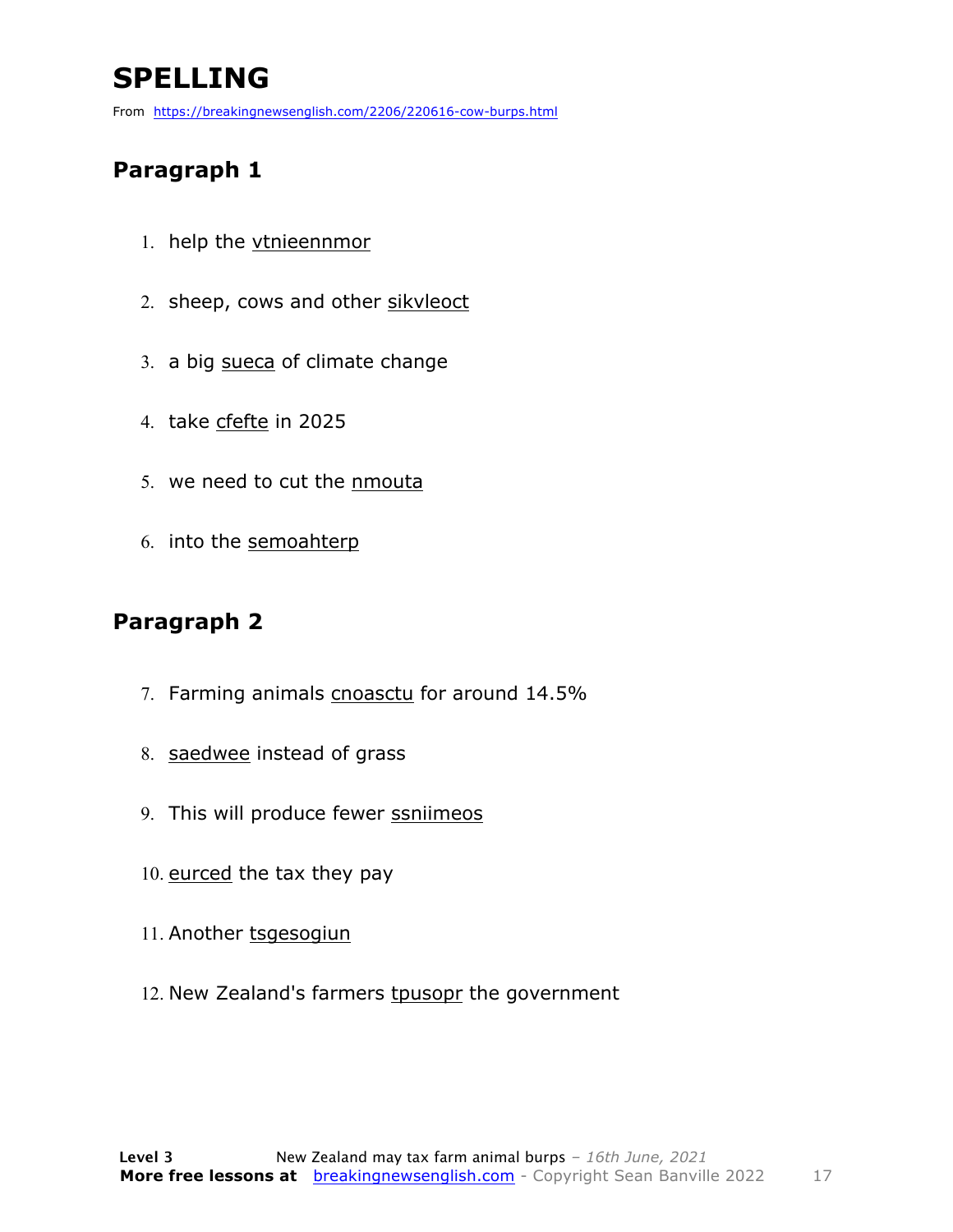### **PUT THE TEXT BACK TOGETHER**

From https://breakingnewsenglish.com/2206/220616-cow-burps.html

#### **Number these lines in the correct order.**

- ( ) time they burp or fart. The "burp tax" would take effect in 2025. New Zealand has over
- ( ) to be more environmentally friendly. Farmers will have to pay a kind of tax for the methane their animals
- ( ) support the government. They want to do their bit to help the environment.
- ( ) seaweed instead of grass. This will produce fewer emissions. Mr Shaw also said farmers can reduce the tax they pay by
- ( ) Farming animals accounts for around 14.5 per cent of global greenhouse gasses. This comes
- ( ) the country. James Shaw, New Zealand's climate change minister, said: "There is no
- ( ) of methane. This is one of the most damaging greenhouse gases. It is a big cause of climate change. Animals release methane every
- ( ) tax on the numbers of farm animals they have. Sheep, cows and other livestock create a lot
- ( ) from animals burping and farting, animal waste, clearing land for animals and transporting animals. Mr Shaw wants farming
- ( ) planting more trees. Another suggestion is for cows to wear special masks. New Zealand's farmers
- ( *1* ) New Zealand is thinking about introducing a new tax to help the environment. It wants farmers to pay
- ( ) question that we need to cut the amount of methane we are putting into the atmosphere."
- ( ) 20,000 farms. There are around 26 million sheep, 4 million cows and other animals in
- ( ) produce. Shaw also wants farmers to change the way they farm. He wants them to feed their animals on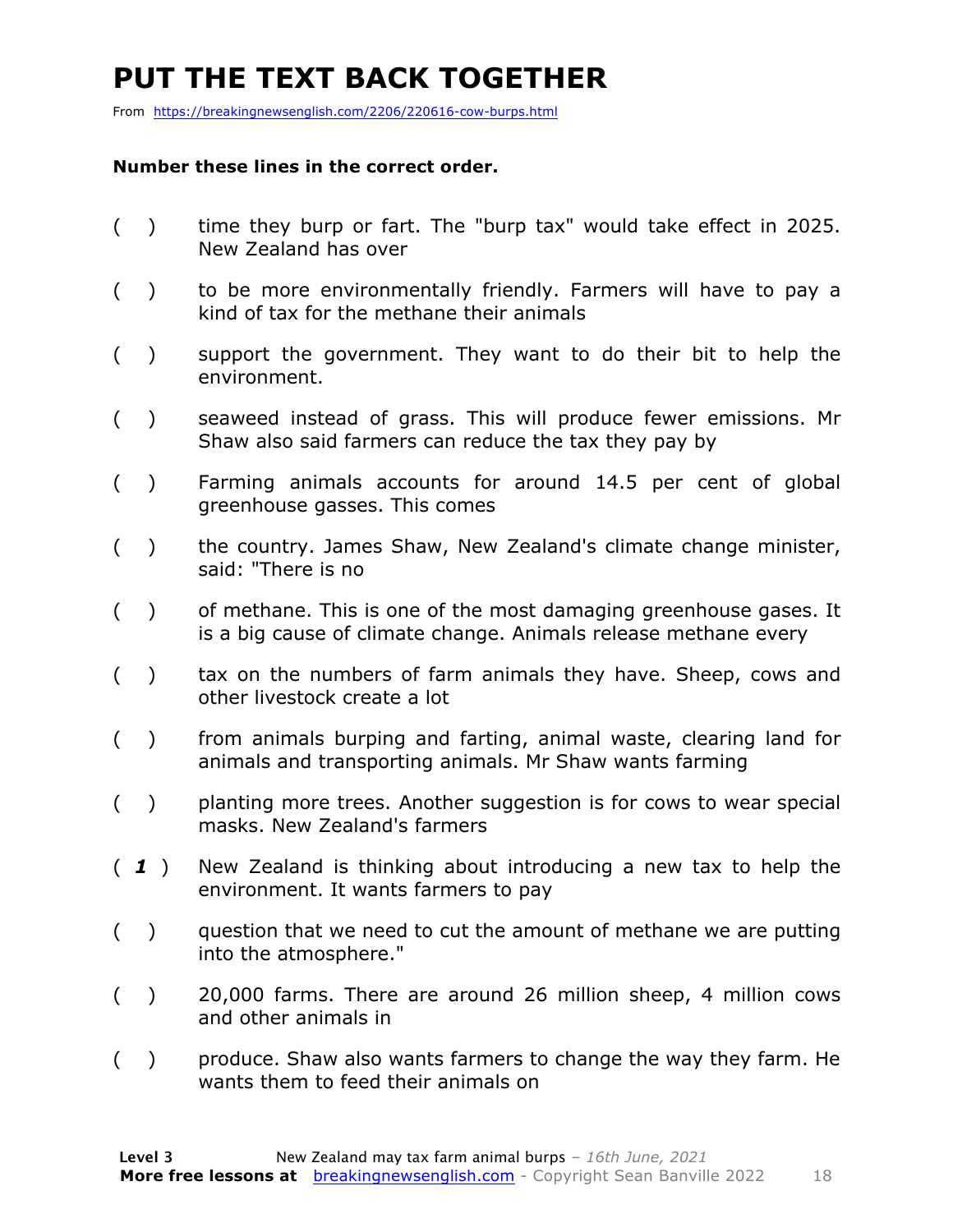#### **PUT THE WORDS IN THE RIGHT ORDER**

From https://breakingnewsenglish.com/2206/220616-cow-burps.html

1. a tax . is New Zealand about introducing thinking new

2. numbers tax of on the farm Pay animals .

3. damaging of the most greenhouse gases . One

4. every release methane Animals they burp . time

5. of The methane amount into the atmosphere . put

6. be Shaw farming to wants more environmentally friendly .

7. their animals seaweed . feed to He wants them

8. planting tax the pay they trees . by Reduce

9. is masks . wear to Another suggestion for cows

10. to their bit help . want to They do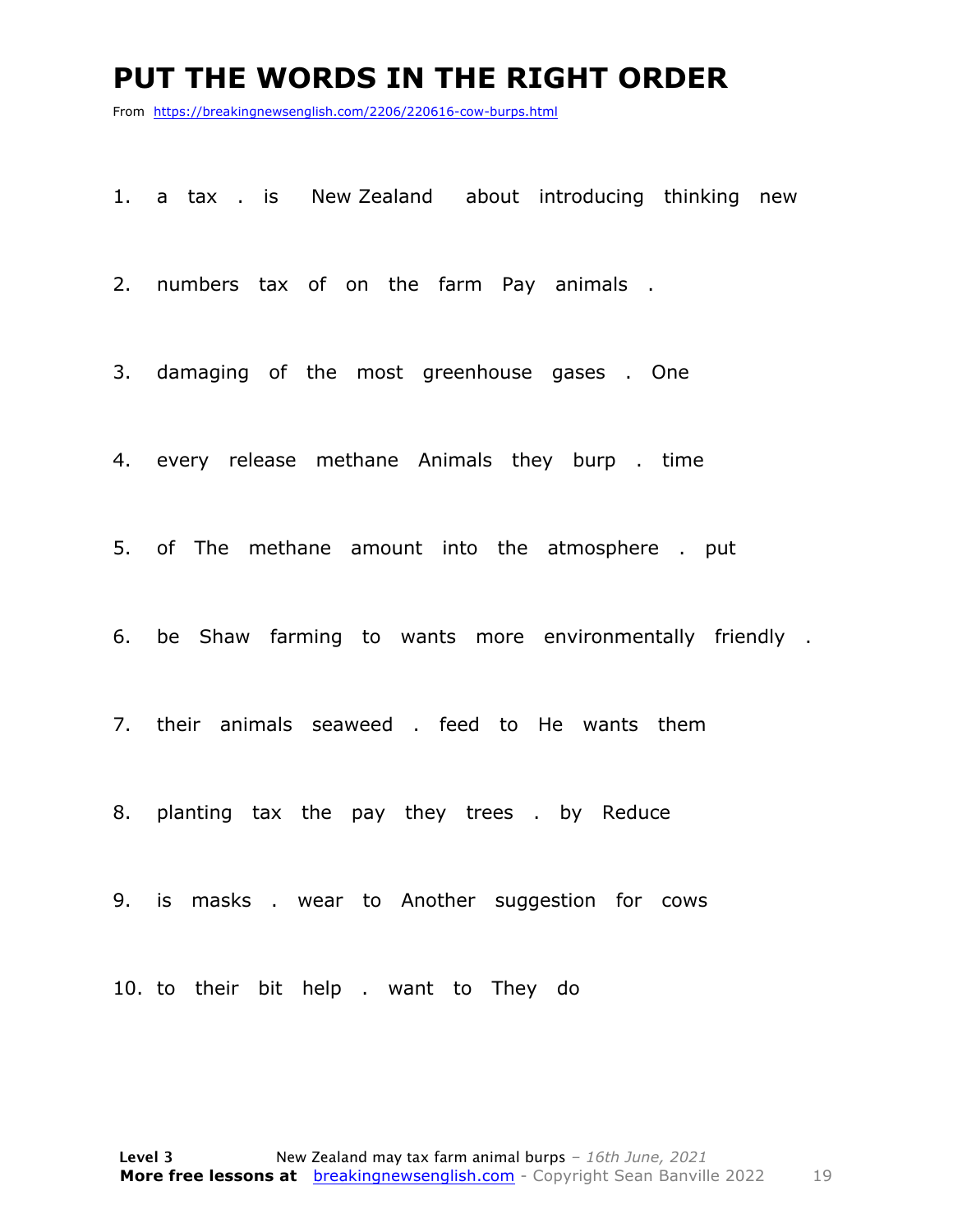### **CIRCLE THE CORRECT WORD (20 PAIRS)**

From https://breakingnewsenglish.com/2206/220616-cow-burps.html

New Zealand is *thinking / thought* about introducing a new tax to help the environment. It wants farmers to *pay / paid* tax on the numbers of farm animals they *do / have*. Sheep, cows and other livestock create a *lot / loads* of methane. This is one of the most *damaging / damaged* greenhouse gases. It is a big *case / cause* of climate change. Animals *realize / release* methane every time they burp or fart. The "burp tax" would take *affect / effect* in 2025. New Zealand has over 20,000 farms. There are around 26 million sheep, 4 million cows and other animals *in / on* the country. James Shaw, New Zealand's climate change minister, said: "There is no question that we need to cut the amount of methane we are putting *into / onto* the atmosphere."

Farming animals *account / accounts* for around 14.5 per cent of global greenhouse gasses. This comes from animals burping and farting, animal *waste / paste*, clearing land for animals and transporting animals. Mr Shaw wants farming to be more environmentally *friends / friendly*. Farmers will have to pay a kind of tax for the methane *their / them* animals produce. Shaw also wants farmers to *charge / change* the way they farm. He wants them to *feed / food* their animals on seaweed instead *at / of* grass. This will produce fewer emissions. Mr Shaw also said farmers can reduce the tax they pay *by / as* planting more trees. Another suggestion is for cows to *wear / wearing* special masks. New Zealand's farmers support the government. They want to do their *bit / bite* to help the environment.

#### **Talk about the connection between each pair of words in italics, and why the correct word is correct.**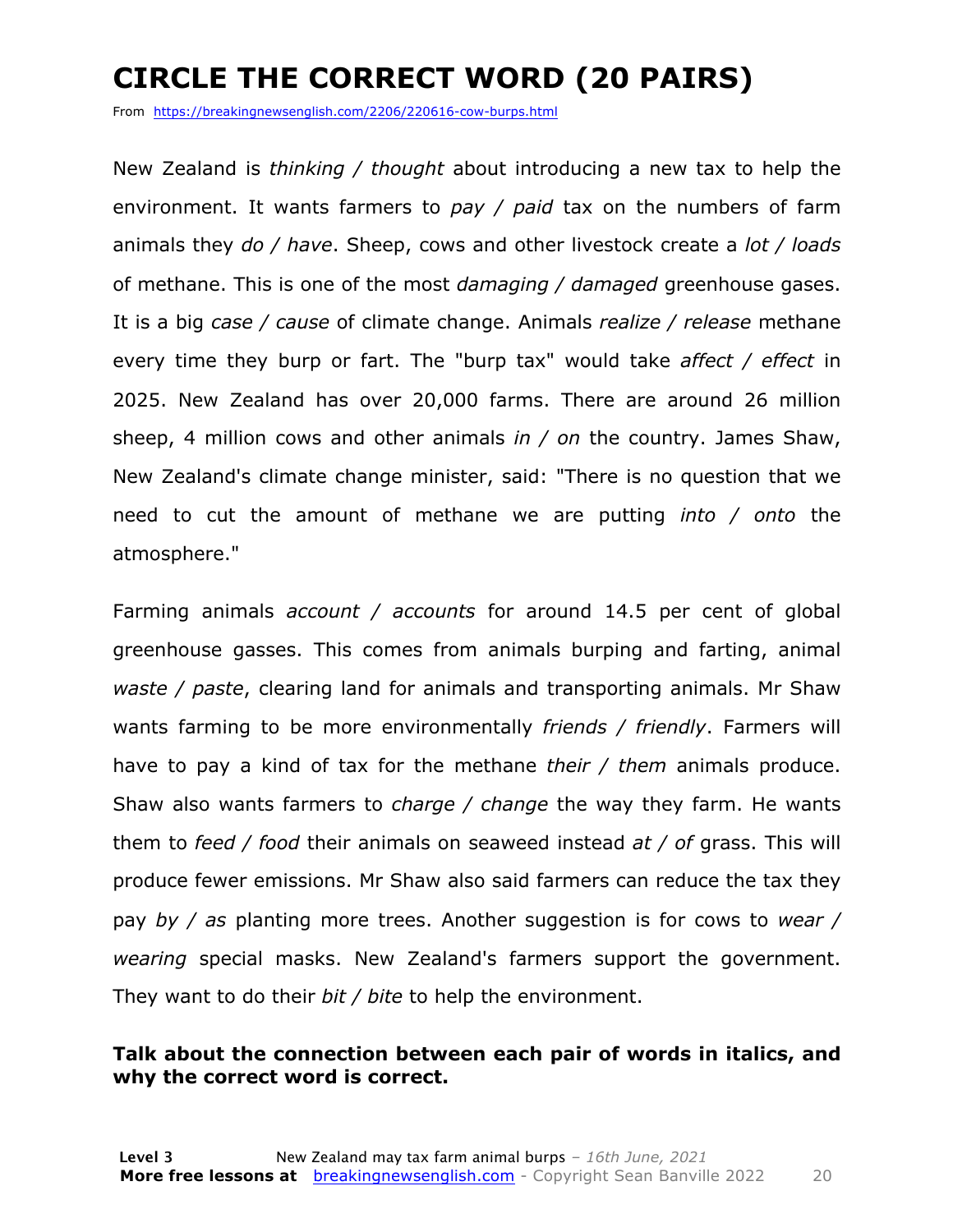### **INSERT THE VOWELS (a, e, i, o, u)**

From https://breakingnewsenglish.com/2206/220616-cow-burps.html

 $N_{w}$   $Z_{-1}$  nd s th\_nk\_ng  $_b$ \_t \_ntr\_d\_c\_ng \_ n\_w t\_x t\_ h\_lp th\_ \_nv\_r\_nm\_nt. \_t w\_nts f\_rm\_rs t\_ p\_y t\_x  $n_$  th  $n_m$  n  $n_$  f  $n_m$   $n_m$  is th  $y$   $h_$   $v_$ . Sh  $n_$  $c_{ws}$   $nd$   $-th_{r}$   $l_{y_st}$ ck  $cr_{-t_{-}}$   $l_{t_{-}}$   $ft$   $m_{th_{-}}$ .  $Th_s$   $_s$   $n$   $_f$  th  $m_st$   $d_m$   $g_n$   $g_r$   $nh_s$   $g_s$   $g_s$ . \_t \_s \_ b\_g c\_\_s\_ \_f cl\_m\_t\_ ch\_ng\_. \_n\_m\_ls r\_l\_\_s\_  $m_th_n$  \_v\_ry t\_m\_ th\_y b\_rp \_r f\_rt. Th\_ "b\_rp t\_x"  $w_l$  t\_k\_ \_ff\_ct \_n 2025. N\_w Z\_\_l\_nd h\_s \_v\_r 20,000 f\_rms. Th\_r\_ \_r\_ \_r\_\_nd 26 m\_ll\_\_n sh\_\_p 4 m\_ll\_\_n c\_ws \_nd \_th\_r \_ n\_m\_ls \_n th\_ c\_\_ntry. J\_m\_s  $Sh_w$ ,  $N_w$   $Z_{\_}$  | nd's  $cl_m_t$  ch\_ng\_ m\_n\_st\_r, s\_\_d: "Th\_r\_ \_s n\_ q\_\_st\_\_n th\_t w\_ n\_\_d t\_ c\_t th\_  $\text{m}_{-}$ nt \_f m\_th\_n\_ w\_ \_r\_ p\_tt\_ng \_nt\_ th\_  $t$ m\_sph\_r $.$ "

F\_rm\_ng \_n\_m\_ls \_cc\_\_nts f\_r \_r\_\_nd 14.5 p\_r c\_nt \_f  $gl_b$  gr\_nh\_s\_ g\_ss\_s. Th\_s c\_m\_s fr\_m \_n\_m\_ls b\_rp\_ng \_nd f\_rt\_ng, \_n\_m\_l w\_st\_, cl\_\_r\_ng l\_nd f\_r \_n\_m\_ls \_nd tr\_nsp\_rt\_ng \_n\_m\_ls. Mr Sh\_w w\_nts f\_rm\_ng t\_ b\_ m\_r\_ \_nv\_r\_nm\_nt\_lly fr\_\_ndly. F\_rm\_rs  $w_l$  iii h\_v\_ t\_ p\_y \_ k\_nd \_f t\_x f\_r th\_ m\_th\_n\_  $th_{--}r$  \_n\_m\_ls  $pr_d_c$ . Sh\_w \_ls\_ w\_nts f\_rm\_rs  $t_{-}$  $ch_ng$  th  $w_y$  th  $y$  frm. H  $w_n$ nts th  $m$  t f  $-d$ th\_\_r \_n\_m\_ls \_n s\_\_w\_\_d \_nst\_\_d \_f gr\_ss. Th\_s w\_ll pr\_d\_c\_ f\_w\_r \_m\_ss\_\_ns. Mr Sh\_w \_ls\_ s\_\_d f\_rm\_rs  $c_n$  r\_d\_c\_ th\_ t\_x th\_y p\_y by pl\_nt\_ng m\_r\_ tr\_\_s.  $n_th_r$  s\_gg\_st\_n \_s f\_r c\_ws t\_ w\_r sp\_c\_\_l m\_sks. N\_w Z\_\_l\_nd's f\_rm\_rs s\_pp\_rt th\_ g\_v\_rnm\_nt.  $Th_y$  w\_nt t\_ d\_ th\_\_r b\_t t\_ h\_lp th\_ \_nv\_r\_nm\_nt.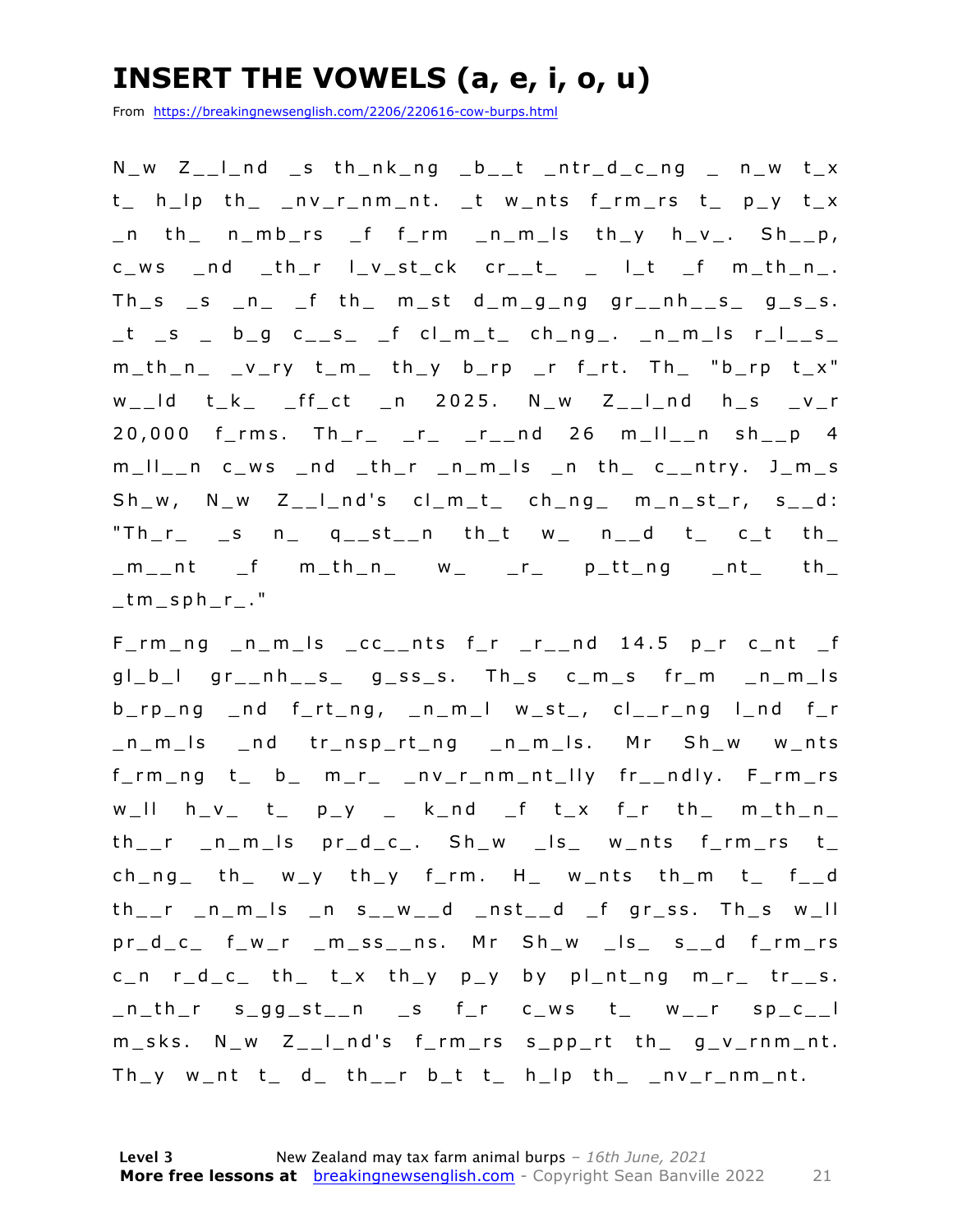#### **PUNCTUATE THE TEXT AND ADD CAPITALS**

From https://breakingnewsenglish.com/2206/220616-cow-burps.html

new zealand is thinking about introducing a new tax to help the environment it wants farmers to pay tax on the numbers of farm animals they have sheep cows and other livestock create a lot of methane this is one of the most damaging greenhouse gases it is a big cause of climate change animals release methane every time they burp or fart the burp tax would take effect in 2025 new zealand has over 20000 farms there are around 26 million sheep 4 million cows and other animals in the country james shaw new zealands climate change minister said there is no question that we need to cut the amount of methane we are putting into the atmosphere

farming animals accounts for around 145 per cent of global greenhouse gasses this comes from animals burping and farting animal waste clearing land for animals and transporting animals mr shaw wants farming to be more environmentally friendly farmers will have to pay a kind of tax for the methane their animals produce shaw also wants farmers to change the way they farm he wants them to feed their animals on seaweed instead of grass this will produce fewer emissions mr shaw also said farmers can reduce the tax they pay by planting more trees another suggestion is for cows to wear special masks new zealands farmers support the government they want to do their bit to help the environment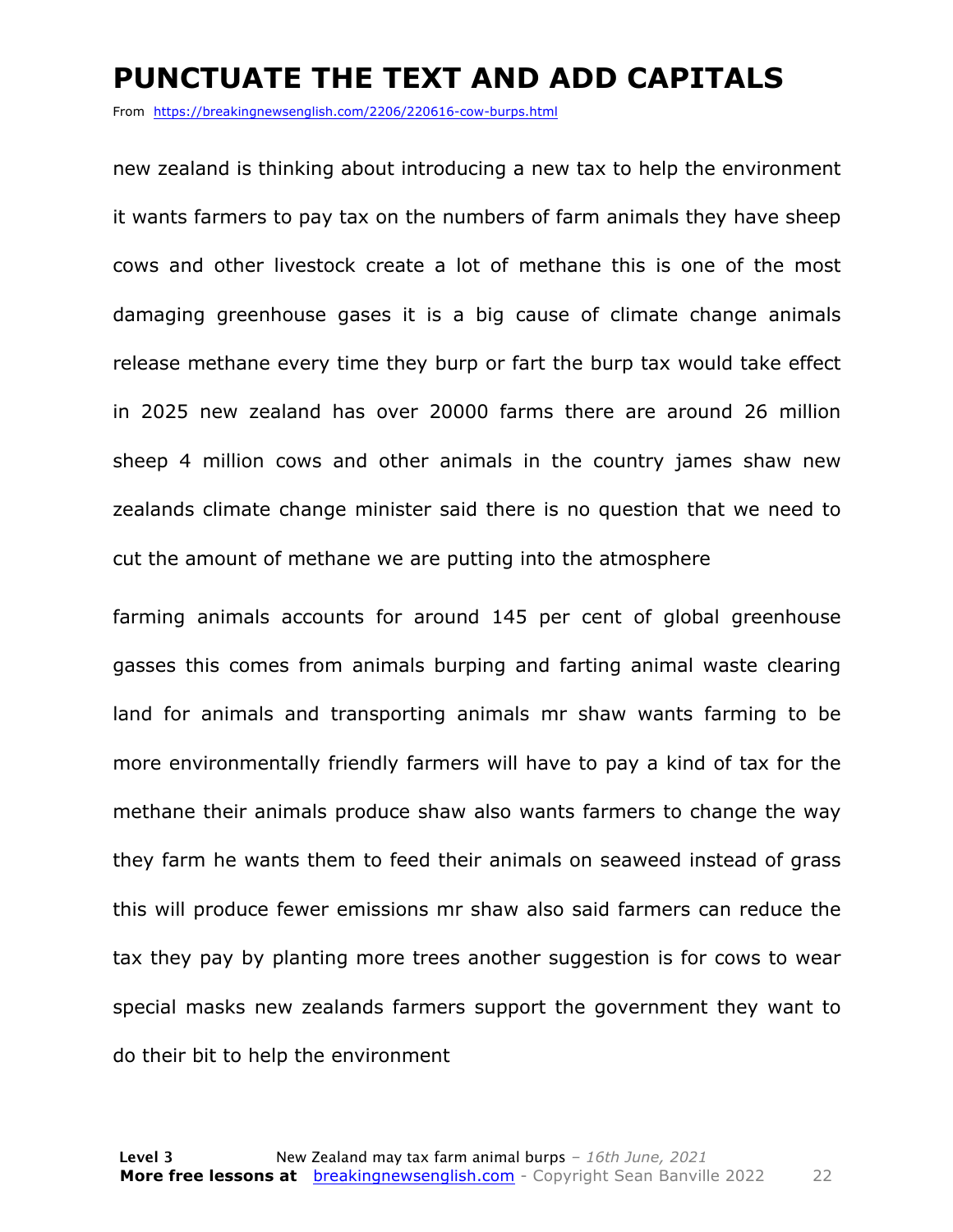### **PUT A SLASH ( / ) WHERE THE SPACES ARE**

From https://breakingnewsenglish.com/2206/220616-cow-burps.html

NewZealandisthinkingaboutintroducinganewtaxtohelptheenvironm ent.Itwantsfarmerstopaytaxonthenumbersoffarmanimalstheyhave .Sheep,cowsandotherlivestockcreatealotofmethane.Thisisoneofthe mostdamaginggreenhousegases.Itisabigcauseofclimatechange.Ani malsreleasemethaneeverytimetheyburporfart.The"burptax"wouldt akeeffectin2025.NewZealandhasover20,000farms.Therearearound 26millionsheep,4millioncowsandotheranimalsinthecountry.JamesS haw,NewZealand'sclimatechangeminister,said:"Thereisnoquestion thatweneedtocuttheamountofmethaneweareputtingintotheatmosp here."Farminganimalsaccountsforaround14.5percentofglobalgreen housegasses.Thiscomesfromanimalsburpingandfarting,animalwast e,clearinglandforanimalsandtransportinganimals.MrShawwantsfar mingtobemoreenvironmentallyfriendly.Farmerswillhavetopayakind oftaxforthemethanetheiranimalsproduce.Shawalsowantsfarmersto changethewaytheyfarm.Hewantsthemtofeedtheiranimalsonseawee dinsteadofgrass.Thiswillproducefeweremissions.MrShawalsosaidfa rmerscanreducethetaxtheypaybyplantingmoretrees.Anothersugge stionisforcowstowearspecialmasks.NewZealand'sfarmerssupportth egovernment.Theywanttodotheirbittohelptheenvironment.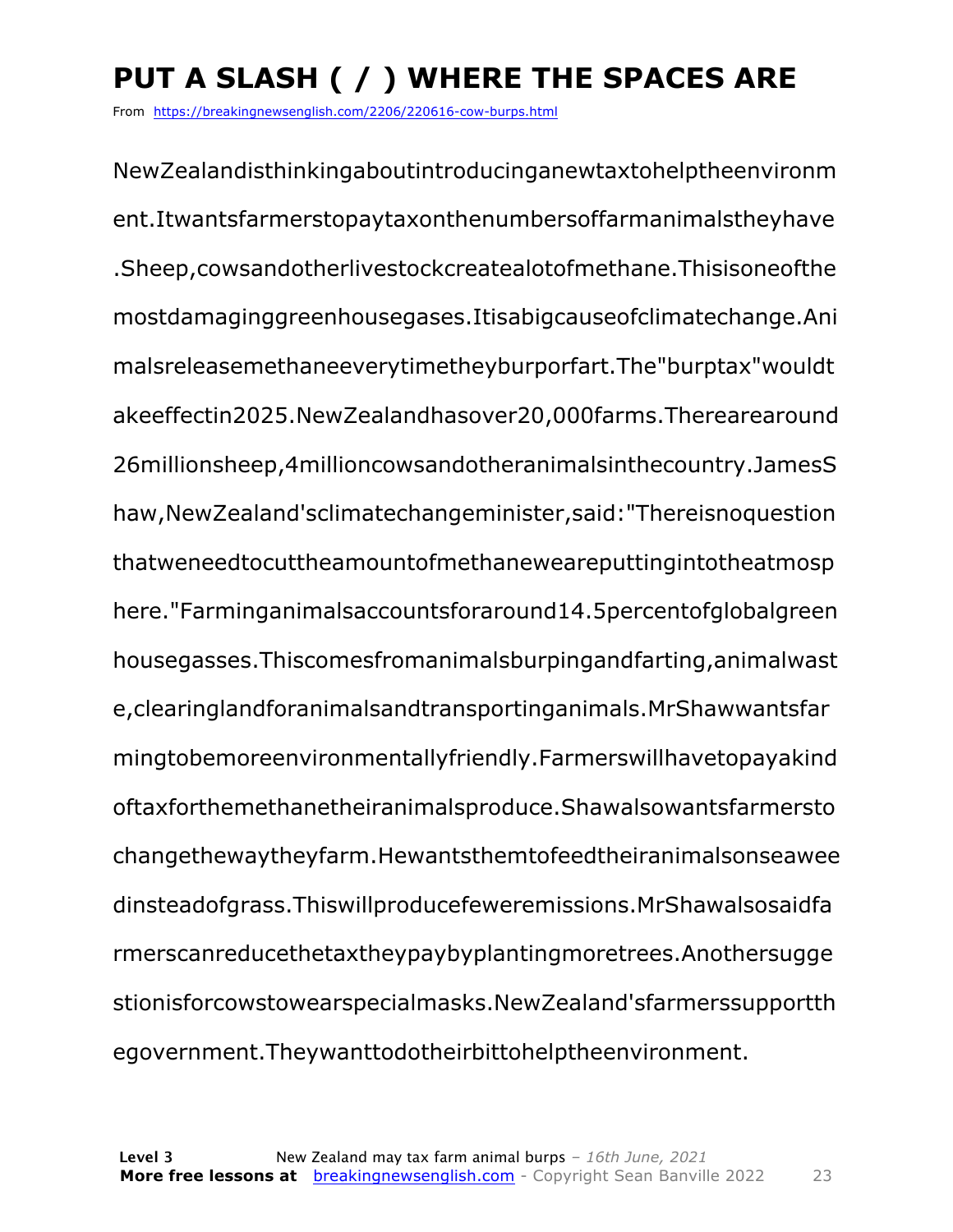### **FREE WRITING**

From https://breakingnewsenglish.com/2206/220616-cow-burps.html

Write about cow burps for 10 minutes. Comment on your partner's paper.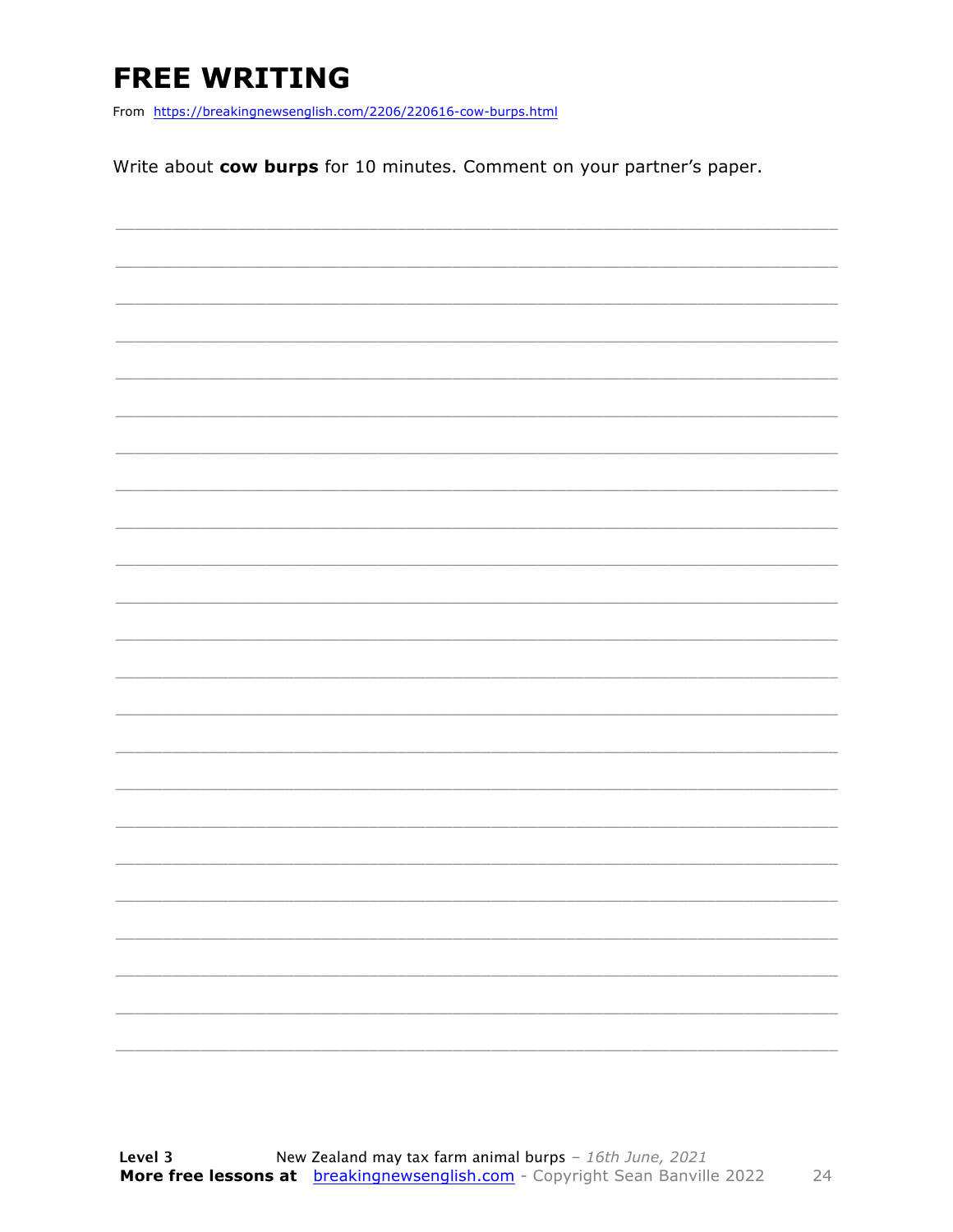### **ACADEMIC WRITING**

From https://breakingnewsenglish.com/2206/220616-cow-burps.html

We need to farm less so farm animals produce less greenhouse gas. Discuss.

|  | - |
|--|---|
|  |   |
|  |   |
|  | - |
|  |   |
|  |   |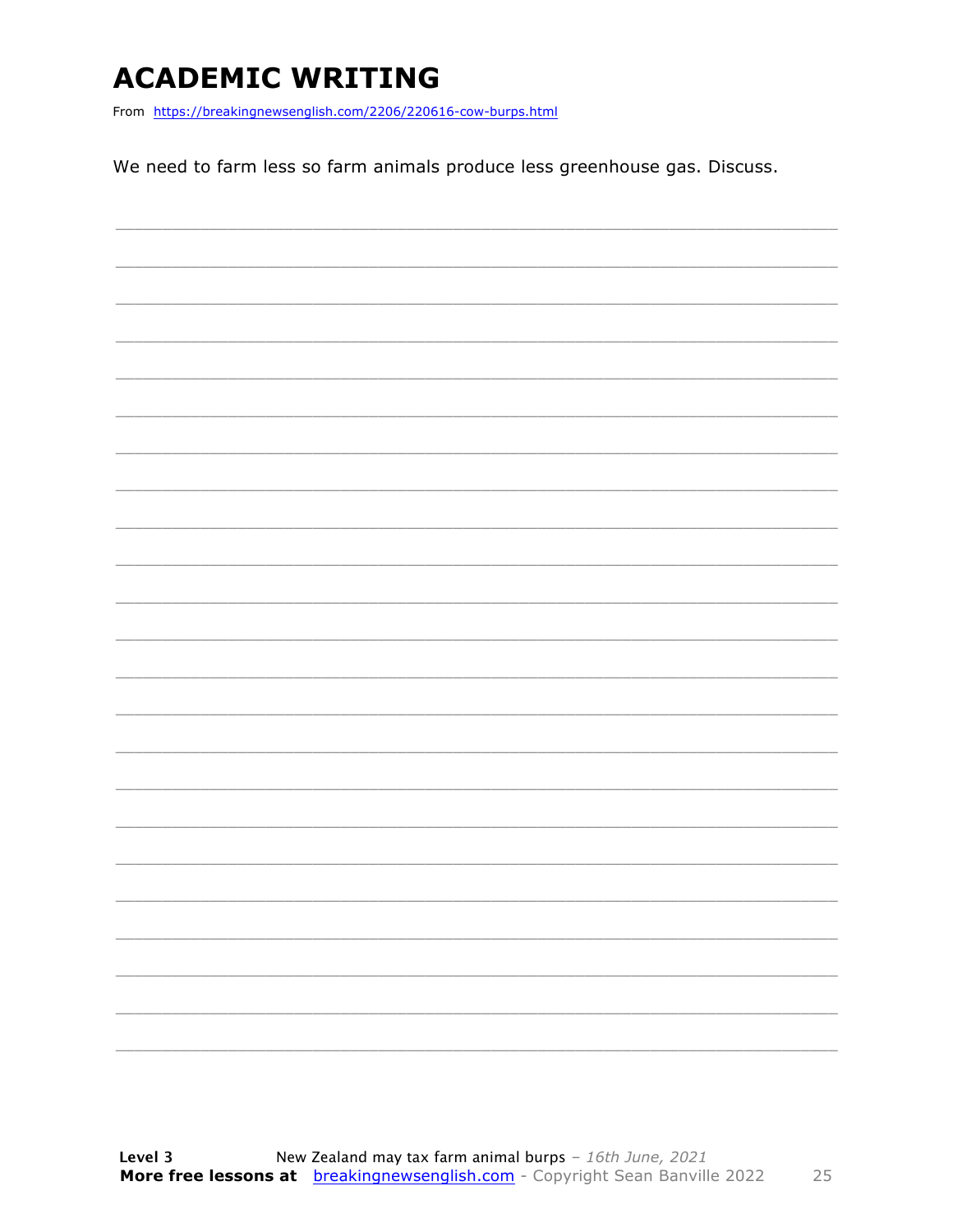### **HOMEWORK**

**1. VOCABULARY EXTENSION:** Choose several of the words from the text. Use a dictionary or Google's search field (or another search engine) to build up more associations / collocations of each word.

**2. INTERNET:** Search the Internet and find out more about this news story. Share what you discover with your partner(s) in the next lesson.

**3. COW BURPS:** Make a poster about cow burps. Show your work to your classmates in the next lesson. Did you all have similar things?

**4. BURP TAXES:** Write a magazine article about introducing a burp tax on all farms. Include imaginary interviews with people who are for and against this.

Read what you wrote to your classmates in the next lesson. Write down any new words and expressions you hear from your partner(s).

**5. WHAT HAPPENED NEXT?** Write a newspaper article about the next stage in this news story. Read what you wrote to your classmates in the next lesson. Give each other feedback on your articles.

**6. LETTER:** Write a letter to an expert on cow burps. Ask him/her three questions about them. Give him/her three of your opinions on this. Read your letter to your partner(s) in your next lesson. Your partner(s) will answer your questions.